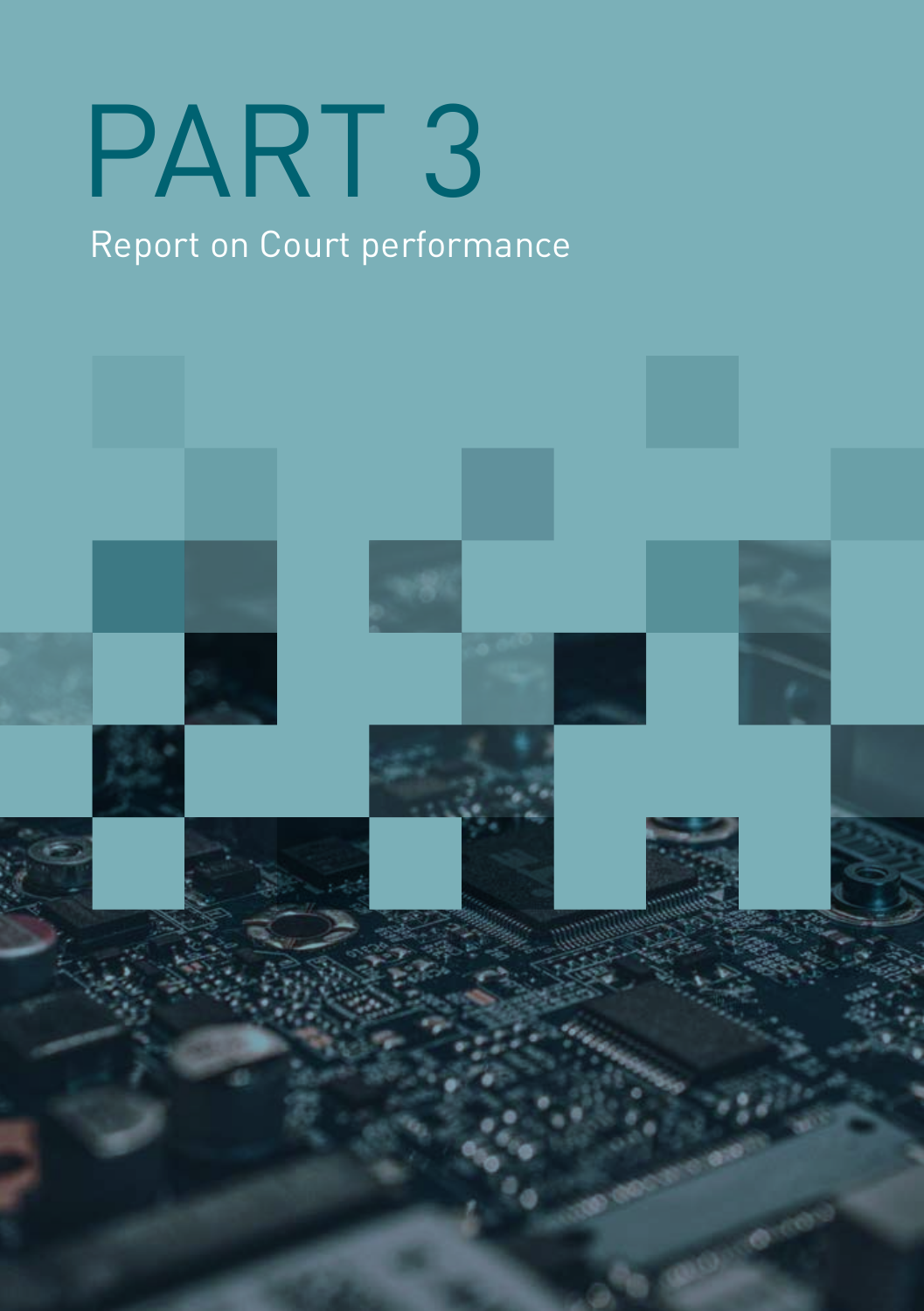# Report on Court performance

## The work of the Court in 2019–20

This chapter of the annual report details the Federal Court's performance and workload during the financial year, as well as its management of cases and performance against its stated workload goals.

Aspects of the work undertaken by the Court to improve access to the Court for its users, including changes to its practice and procedure, are discussed. Information about the Court's work with overseas courts is also covered.

## Management of cases and deciding disputes

The following examines the Court's jurisdiction, management of cases, workload and use of assisted dispute resolution.

#### The Court's jurisdiction

The Court's jurisdiction is broad, covering almost all civil matters arising under Australian federal law and some summary and indictable criminal matters. It also has jurisdiction to hear and determine any matter arising under the Constitution through the operation of s 39B of the Judiciary Act 1903.

Central to the Court's civil jurisdiction is s 39B (1A)(c) of the Judiciary Act. This jurisdiction includes cases created by federal statute and extends to matters in which a federal issue is properly raised as part of a claim or of a defence and to matters where the subject matter in dispute owes its existence to a federal statute.

The Court has jurisdiction under the Judiciary Act to hear applications for judicial review of decisions by officers of the Commonwealth. Many cases also arise under the Administrative Decisions (Judicial Review) Act 1977 (ADJR Act) which provides for judicial review of most administrative decisions made under Commonwealth enactments on grounds relating to the legality, rather than the merits, of the decision.

The Court also hears appeals on questions of law from the Administrative Appeals Tribunal. This jurisdiction falls under the Administrative and Constitutional Law and Human Rights National Practice Area (NPA), which also includes complaints about unlawful discrimination and matters concerning the Australian Constitution. Figure A5.9.1 in Appendix 5 (Workload statistics) shows the matters filed in this practice area over the last five years.

In addition to hearing appeals in taxation matters from the Administrative Appeals Tribunal, the Court also exercises a first instance jurisdiction to hear objections to decisions made by the Commissioner of Taxation. Figure A5.9.7 in Appendix 5 (Workload statistics) shows the number of taxation matters filed over the last five years.

The Court shares first instance jurisdiction with the Supreme Courts of the states and territories in the complex area of intellectual property (copyright, patents, trademarks, designs and circuit layouts). All appeals in these cases, including appeals from the Supreme Courts, are to a Full Court of the Federal Court. Figure A5.9.5 on page 140 shows the number of intellectual property matters filed over the last five years.

The Court also has jurisdiction under the Native Title Act 1993. The Court has jurisdiction to hear and determine native title determination applications and is responsible for their mediation. It also hears and determines revised native title determination applications, compensation applications, claim registration applications, applications to remove agreements from the Register of Indigenous Land Use Agreements and applications about the transfer of records. In addition, the Court also hears appeals from the National Native Title Tribunal and matters filed under the ADJR Act involving native title. The Court's native title jurisdiction is discussed on page 140. Figure A5.9.6 in Appendix 5 (Workload statistics) shows the number of native title matters filed over the last five years.

A further important area of jurisdiction for the Court derives from the Admiralty Act 1988. The Court has concurrent jurisdiction with the Supreme Courts of the states and territories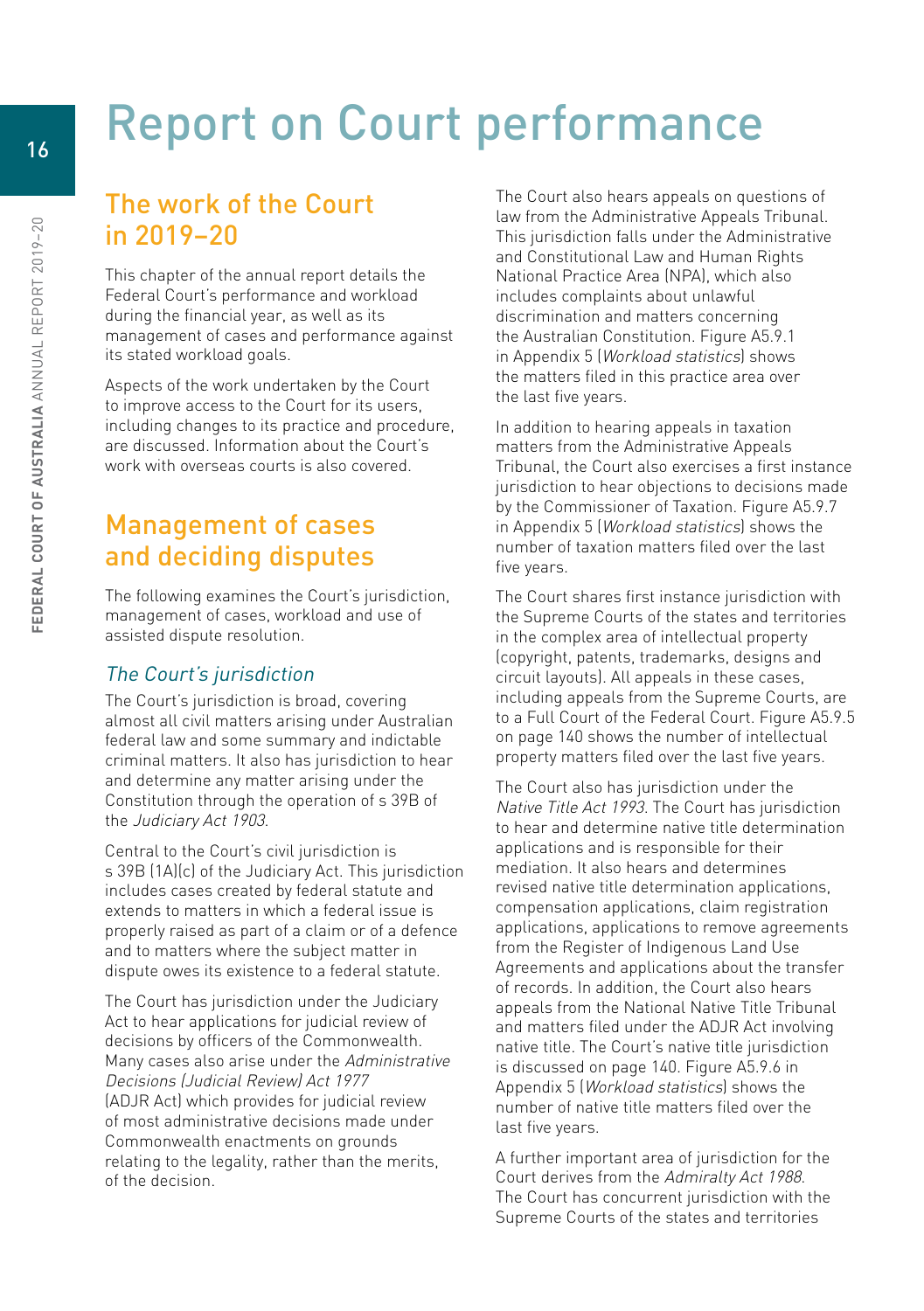to hear maritime claims under this Act. Ships coming into Australian waters may be arrested for the purpose of providing security for money claimed from ship owners and operators. If security is not provided, a judge may order the sale of the ship to provide funds to pay the claims. During the reporting year, the Court's Admiralty Marshals made five arrests. See Figure A5.9.2 in Appendix 5 (Workload statistics) on page 139 for the number of Admiralty and Maritime Law matters filed in the past five years.

The Court has jurisdiction under the Fair Work Act 2009, Fair Work (Registered Organisations) Act 2009 and related industrial legislation. Workplace relations and fair work matters filed over the last five years are shown in Figure A5.9.4 in Appendix 5 (Workload statistics) on page 139.

The Court's jurisdiction under the Corporations Act 2001 and the Australian Securities and Investments Commission Act 2001 covers a diverse range of matters, from the appointment of registered liquidators and the winding up of companies, to applications for orders in relation to fundraising, corporate management and misconduct by company officers. The jurisdiction is exercised concurrently with the Supreme Courts of the states and territories.

The Court exercises jurisdiction under the Bankruptcy Act 1966. It has power to make sequestration (bankruptcy) orders against persons who have committed acts of bankruptcy and to grant bankruptcy discharges and annulments. The Court's jurisdiction includes matters arising from the administration of bankrupt estates.

Cases arising under Part IV (restrictive trade practices) and Schedule 2 (the Australian Consumer Law) of the Competition and Consumer Act 2010 constitute a significant part of the workload of the Court. These cases often raise important public interest issues involving such matters as mergers, misuse of market power, exclusive dealings or false advertising. These areas fall under the Commercial and Corporations NPA. Figure A5.9.3 in Appendix 5 (Workload statistics) on page 139 provides statistics on this practice area.

Since late 2009, the Court has also had jurisdiction in relation to indictable offences for serious cartel conduct. This jurisdiction falls under the Federal Crime and Related

Proceedings NPA together with summary prosecutions and criminal appeals and other related matters.

The Court has a substantial and diverse appellate jurisdiction. It hears appeals from decisions of single judges of the Court and from the Federal Circuit Court in non-family law matters and from other courts exercising certain federal jurisdiction.

In recent years, a significant component of its appellate work has involved appeals from the Federal Circuit Court concerning decisions under the Migration Act 1958. The Court's migration jurisdiction is discussed on page 23.

The Court also exercises general appellate jurisdiction in criminal and civil matters on appeal from the Supreme Court of Norfolk Island. The Court's appellate jurisdiction is discussed on page 22.

This summary refers only to some of the principal areas of the Court's work. Statutes under which the Court exercises jurisdiction, in addition to the jurisdiction vested under the Constitution through s 39B of the Judiciary Act, are listed on the Court's website at [www.fedcourt.gov.au](http://www.fedcourt.gov.au).

### Changes to the Court's jurisdiction in 2019–20

The Court's jurisdiction during the year was enlarged or otherwise affected by a number of statutes including the following:

- Aged Care Quality and Safety Commission Act 2018
- Broadcasting Legislation Amendment (Broadcasting Reform) Act 2017
- Export Control Act 2020
- Industrial Chemicals Act 2019
- Insurance Contracts Act 1984
- Inspector-General of Live Animal Exports Act 2019
- National Sports Tribunal Act 2019
- Student Identifiers Act 2014
- Superannuation (Unclaimed Money and Lost Members) Act 1999
- Timor Sea Maritime Boundaries Treaty Consequential Amendments Act 2019.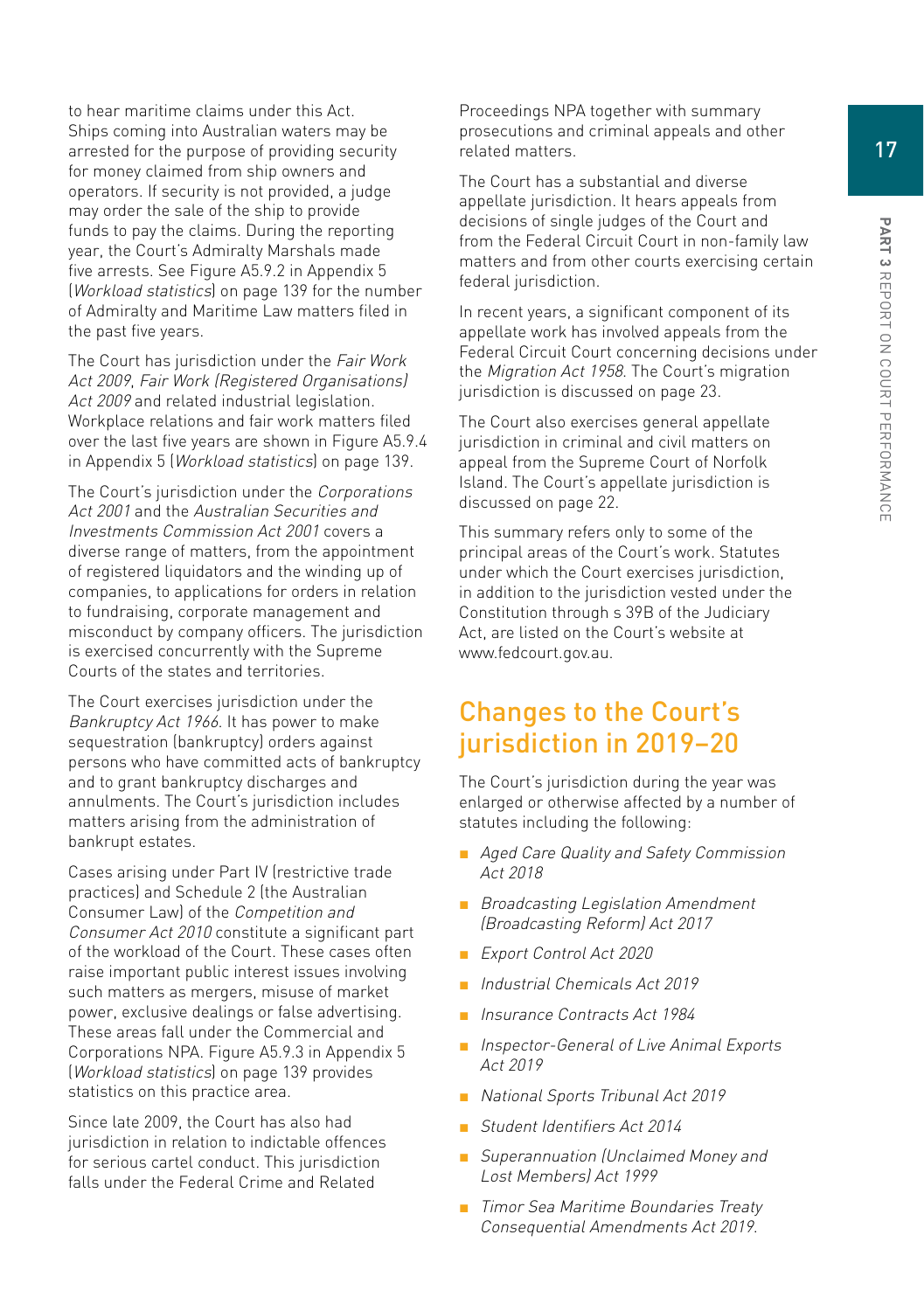#### Amendments to the Federal Court of Australia Act

There were no amendments made to the Federal Court of Australia Act during the reporting year.

#### Fee regulation

The operation of the Federal Court and Federal Circuit Court Regulation 2012 remained unchanged in the reporting year.

The fee for filing applications under s 539 of the Fair Work Act 2009 in certain circumstances is fixed at the same rate as prescribed under subsection 395(2) of the Fair Work Act 2009. That fee is adjusted on 1 July of each year for changes in the consumer price index by regulation 3.07 of the Fair Work Regulations 2009.

#### Federal Court Rules

The judges are responsible for making the Rules of Court under the Federal Court Act. The Rules provide the procedural framework within which matters are commenced and conducted in the Court. The Rules of Court are made as Commonwealth Statutory Legislative Instruments.

The Rules are kept under review. New and amending rules are made to ensure that the Court's procedures are responsive to the needs of modern litigation. A review of the Rules is often undertaken as a consequence of changes to the Court's practice and procedure described elsewhere in this report. Proposed amendments are discussed with the Law Council of Australia and other relevant organisations, as considered appropriate.

There were no amendments made to the Federal Court Rules 2011 during the reporting year.

#### Other rules

In some specialised areas of the Federal Court's jurisdiction, the judges have made rules that govern relevant proceedings in the Court; however, in each of those areas, the Federal Court Rules continue to apply where they are relevant and not inconsistent with the specialised rules.

The Federal Court (Corporations) Rules 2000 govern proceedings in the Federal Court under the Corporations Act 2001 and the Australian Securities and Investments Commission Act 2001, as well as proceedings under the

Cross-Border Insolvency Act 2008 which involve a corporate debtor. There were no changes to the Federal Court (Corporations) Rules 2000 in the reporting year.

The Federal Court (Bankruptcy) Rules 2016 govern proceedings in the Federal Court under the Bankruptcy Act 1966, as well as proceedings under the Cross-Border Insolvency Act 2008 involving a debtor who is an individual. There were no changes to the Federal Court (Bankruptcy) Rules 2016 in the reporting year.

The Federal Court (Criminal Proceedings) Rules 2016 govern all criminal proceedings in the Federal Court, including summary criminal proceedings, indictable primary proceedings and criminal appeal proceedings. There were no changes to the Federal Court (Criminal Proceedings) Rules 2016 in the reporting year.

The Admiralty Rules 1988 govern proceedings in the Federal Court under the Admiralty Act 1988. There were no changes to the Admiralty Rules 1988 in the reporting year.

#### Approved forms

Approved forms are available on the Court's website. Any document that is filed in a proceeding in the Court must be in accordance with any approved form. The Chief Justice may approve a form for the purposes of the Federal Court Rules 2011, the Federal Court (Bankruptcy) Rules 2016 and the Federal Court (Criminal Proceedings) Rules 2016.

No new forms were approved by the Chief Justice for the purposes of the Federal Court Rules 2011, the Federal Court (Criminal Proceedings) Rules <sup>2016</sup> or the Federal Court (Bankruptcy) Rules 2016 during the reporting year.

#### Practice notes

Practice notes are used to provide information to parties and their lawyers involved in proceedings in the Court on particular aspects of the Court's practice and procedure.

Practice notes supplement the procedures set out in the Rules of Court and are issued by the Chief Justice upon the advice of the judges of the Court and the Court's inherent power to control its own processes. All practice notes are available on the Court's website.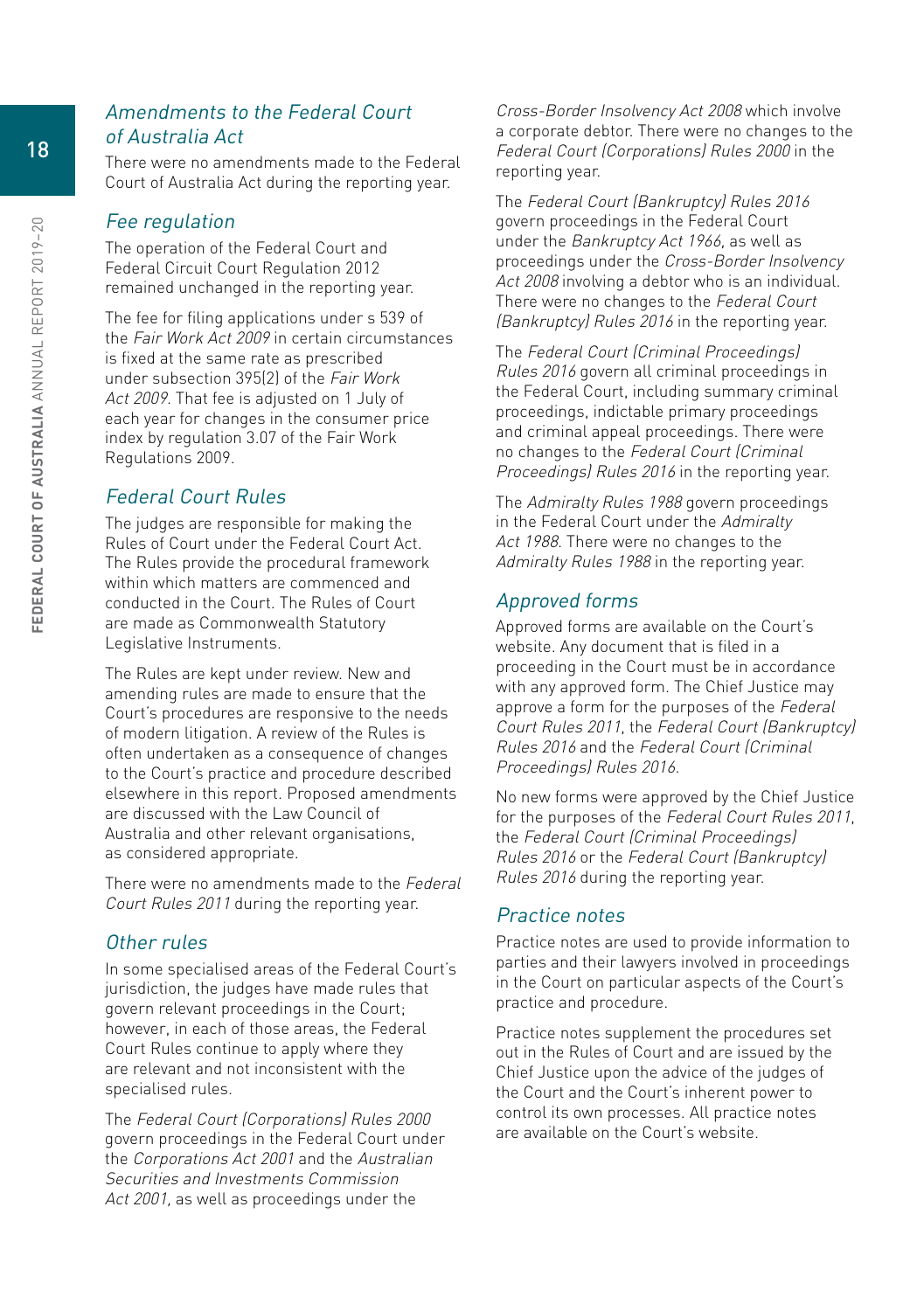19**PART 3 REPORT ON COURT PERFORMANCE** Report on Court performance

The Court is moving away from process driven litigation that can be overly costly and slow and can limit access to the legal system. The Court is encouraging parties to consider the use of the Concise Statement Method where the key issues and facts at the heart of the dispute, and the primary legal grounds and relief sought, are required to be plainly and clearly identified at an early stage, so that the docket judge can make tailored case management orders that deal with the real issues in dispute in a reasonable, proportionate and cost effect way: Australian Securities and Investments Commission v Australia and New Zealand Banking Group Limited [2019] FCA 1284 (Allsop CJ).

Following the success of the Concise Statement Method in the Commercial and Corporations NPA, where it was first introduced, in 2019–20 the Court expanded the adoption of the Concise Statement Method into other NPAs of the Court, by revising the following practice notes:

- Central Practice Note: National Court Framework and Case Management (CPN-1) issued 25 October 2016
- Administrative and Constitutional Law and Human Rights National Practice Note (ACLHR-1) issued 25 October 2016
- Admiralty and Maritime Practice Note (A&M-1) issued 25 October 2016
- Employment and Industrial Relations Practice Note (E&IR-1) issued 25 October 2016, and
- Intellectual Property Practice Note (IP-1) issued 25 October 2016.

The Court also issued a new Defamation Practice Note (DEF-1) and revised the following practice notes in 2019–20:

- Class Actions General Practice Note (GPN-CA) issued 20 December 2019
- Cross-Border Insolvency Practice Note: Cooperation with Foreign Courts or Foreign Representatives (GPN-XBDR) issued 31 January 2020
- *Taxation Practice Note* (TAX-1) issued 25 October 2016, and
- Lists of Authorities and Citations Practice Note (GPN-AUTH) issued 25 October 2016.

#### Guides

The Federal Court also issues national guides. These guides cover a variety of subject areas, such as appeals, migration, human rights and insolvency matters. Other guides cover a range of practical and procedural matters, such as communicating with chambers and registry staff, clarifying the role and duties of expert witnesses, and providing guidance on the preparation of costs summaries and bills of costs.

In its response to the COVID-19 pandemic, the Federal Court developed a series of guides to support the practices developed for online hearings and the use of Microsoft Teams, including a National Practitioners and Litigants Guide intended to provide guidance for the legal profession and litigants-in-person appearing in online hearings. That guide provided information on how to join an online hearing, the expectations of the Court, the participants and members of the public, and sample orders to facilitate an online hearing.

All guides are available on the Court's website.

## Workload of the Federal Court and Federal Circuit Court

The Federal Court has concurrent jurisdiction with the Federal Circuit Court in a number of areas of general federal law including bankruptcy, human rights, workplace relations and migration matters. The registries of the Federal Court provide registry services for the Federal Circuit Court in its general federal law jurisdiction.

In 2019–20, a total of 14,802 matters were filed in the two courts. The number of filings has an impact on the Federal Court's registries, as the staff members of the Federal Court's registries process the documents filed for both the Federal Court and Federal Circuit Court (in its general federal law jurisdictions). The registries also provide the administrative support for each matter to be heard and determined by the relevant court.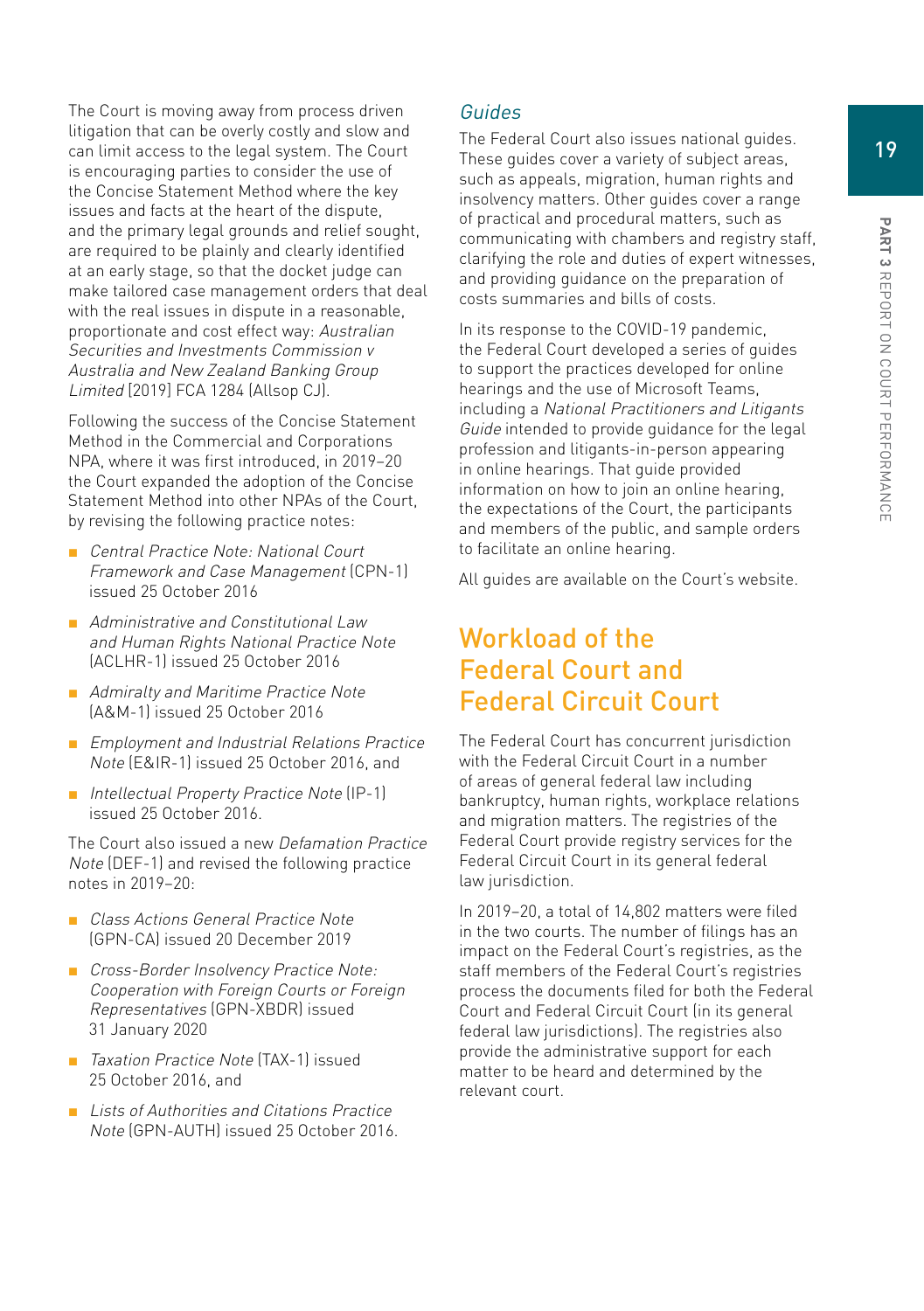#### Case flow management of the Court's jurisdiction

The Court has adopted, as one of its key case flow management principles, the establishment of time goals for the disposition of cases and the delivery of reserved judgments. The time goals are supported by the careful management of cases through the Court's individual docket system and the implementation of practice and procedure designed to assist with the efficient disposition of cases according to law. This is further enhanced by the reforms of the National Court Framework.

Under the individual docket system, a matter will usually stay with the same judge from commencement until disposition. This means a judge has greater familiarity with each case and leads to the more efficient management of the proceeding.

#### Disposition of matters other than native title

In 1999–2000, the Court set a goal of 18 months from commencement as the period within which it should dispose of at least 85 per cent of its cases (excluding native title cases). The time goal was set having regard to the growing number of long, complex and difficult cases, the impact of native title cases on the Court's workload and a decrease in the number of less complex matters. The time goal is reviewed regularly by the Court in relation to workload and available resources. The Court's ability to continue to meet its disposition targets is dependent upon the timely replacement of judges.

Notwithstanding the time goal, the Court expects that most cases will be disposed of well within the 18 month period, with only particularly large and/or difficult cases requiring more time. Indeed, many cases are urgent and need to be disposed of quickly after commencement. The Court's practice and procedure facilitates early disposition when necessary.

During the five-year period from 1 July 2015 to 30 June 2020, 92.9 per cent of cases (excluding native title matters) were completed in 18 months or less; 87 per cent in 12 months or less; and 72.3 per cent in six months or less. See Figure A5.4 in Appendix 5 (Workload statistics). Figure A5.5 on page 135 shows the percentage of cases (excluding native title matters) completed within 18 months over the last five reporting years.

#### Delivery of judgments

In the reporting period, the Court handed down 2,313 judgments for 2,158 court files. Of these, 886 judgments were delivered in appeals (both single judge and Full Court) and 1,427 in first instance cases. These figures include both written judgments and judgments delivered orally on the day of the hearing, immediately after the completion of evidence and submissions. There was a slight increase in the total number of judgments delivered in 2019–20 compared to the number of judgments delivered in 2018–19.

The nature of the Court's workload means that a substantial proportion of the decisions in the matters that proceed to trial in the Court will be reserved by the trial judge at the conclusion of the trial.



#### Figure 3.1: Filings to 30 June 2020 – Federal Court and Federal Circuit Court

20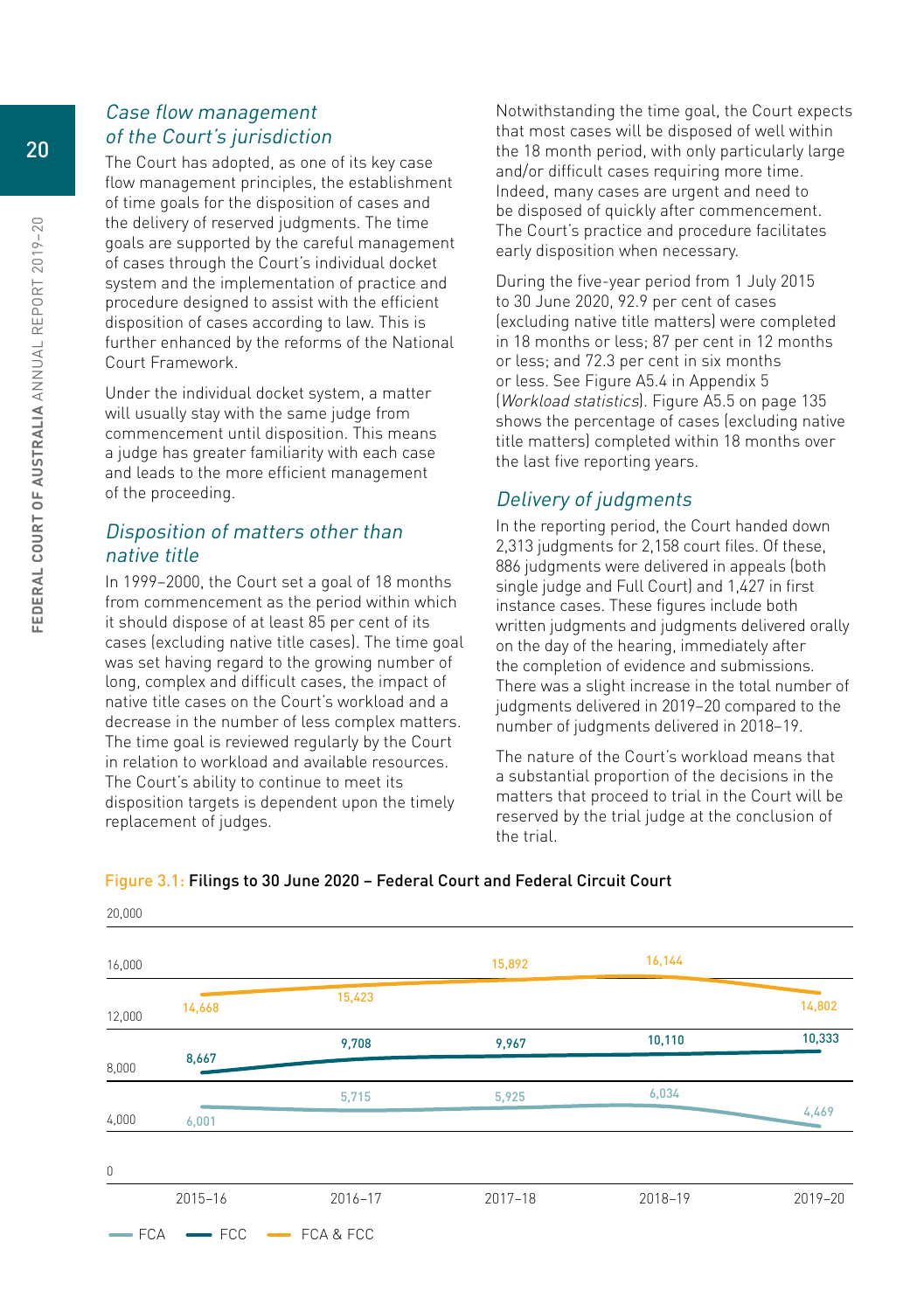The judgment is delivered at a later date and is often referred to as a 'reserved judgment'. The nature of the Court's appellate work also means a substantial proportion of appeals require reserved judgments.

Appendix 7 includes a summary of decisions of interest delivered during the reporting year and illustrates the Court's varied jurisdiction.

## Workload of the Court in its original jurisdiction

#### Incoming work

In the reporting year, 4,469 cases were commenced in, or transferred to, the Court's original jurisdiction. See Table A5.1 on page 130.

#### Matters transferred to and from the Court

Matters may be remitted or transferred to the Court under:

- Judiciary Act 1903, s 44
- Cross-vesting Scheme Acts
- *Corporations Act 2001*, and
- Federal Circuit Court of Australia Act 1999.

During the reporting year, 171 matters were remitted or transferred to the Court:

- 15 from the High Court
- 31 from the Federal Circuit Court
- 40 from the Supreme Courts, and
- 85 from other courts.

Matters may be transferred from the Court under:

- Federal Court of Australia Act 1976
- Jurisdiction of Courts (Cross-vesting) Act 1987
- Administrative Decisions (Judicial Review) Act 1977
- Bankruptcy Act 1966
- Corporations Act 2001, and
- Administrative Appeals Tribunal Act 1975.

During 2019–20, no matters were transferred from the Court.

#### Matters completed

Figure A5.2 in Appendix 5 (Workload statistics) shows a comparison of the number of matters commenced in the Court's original jurisdiction and the number completed. The number of matters completed during the reporting year was 4,871.

#### Current matters

The total number of current matters in the Court's original jurisdiction at the end of the reporting year was 3,425 (see Table A5.1).

#### Age of pending workload

The comparative age of matters pending in the Court's original jurisdiction (against all major causes of action, other than native title matters) at 30 June 2020 is set out in Table 3.1.

Native title matters are not included in Table 3.1 because of their complexity, the role of the National Native Title Tribunal and the need to acknowledge regional priorities.

| <b>CAUSE OF ACTION</b> | <b>UNDER 6</b><br><b>MONTHS</b> | $6 - 12$<br><b>MONTHS</b> | $12 - 18$<br><b>MONTHS</b> | $18 - 24$<br><b>MONTHS</b> | <b>OVER 24</b><br><b>MONTHS</b> | SUB-<br><b>TOTAL</b> |
|------------------------|---------------------------------|---------------------------|----------------------------|----------------------------|---------------------------------|----------------------|
| Administrative law     | 37                              | 20                        | 10                         | 8                          | 6                               | 81                   |
| Admiralty              | 9                               | 4                         | 5                          | 5                          | 8                               | 31                   |
| Bankruptcy             | 113                             | 42                        | 21                         | 8                          | 14                              | 198                  |
| Competition law        | $\mathcal{P}$                   | 7                         | 3                          |                            | 4                               | 17                   |
| Trade practices        | 64                              | 60                        | 34                         | 18                         | 48                              | 224                  |
| Corporations           | 272                             | 125                       | 47                         | 40                         | 89                              | 573                  |
| Human rights           | 16                              | 14                        | 10                         | 13                         | 13                              | 66                   |

#### Table 3.1: Age of current matters (excluding appeals and related actions and native title matters)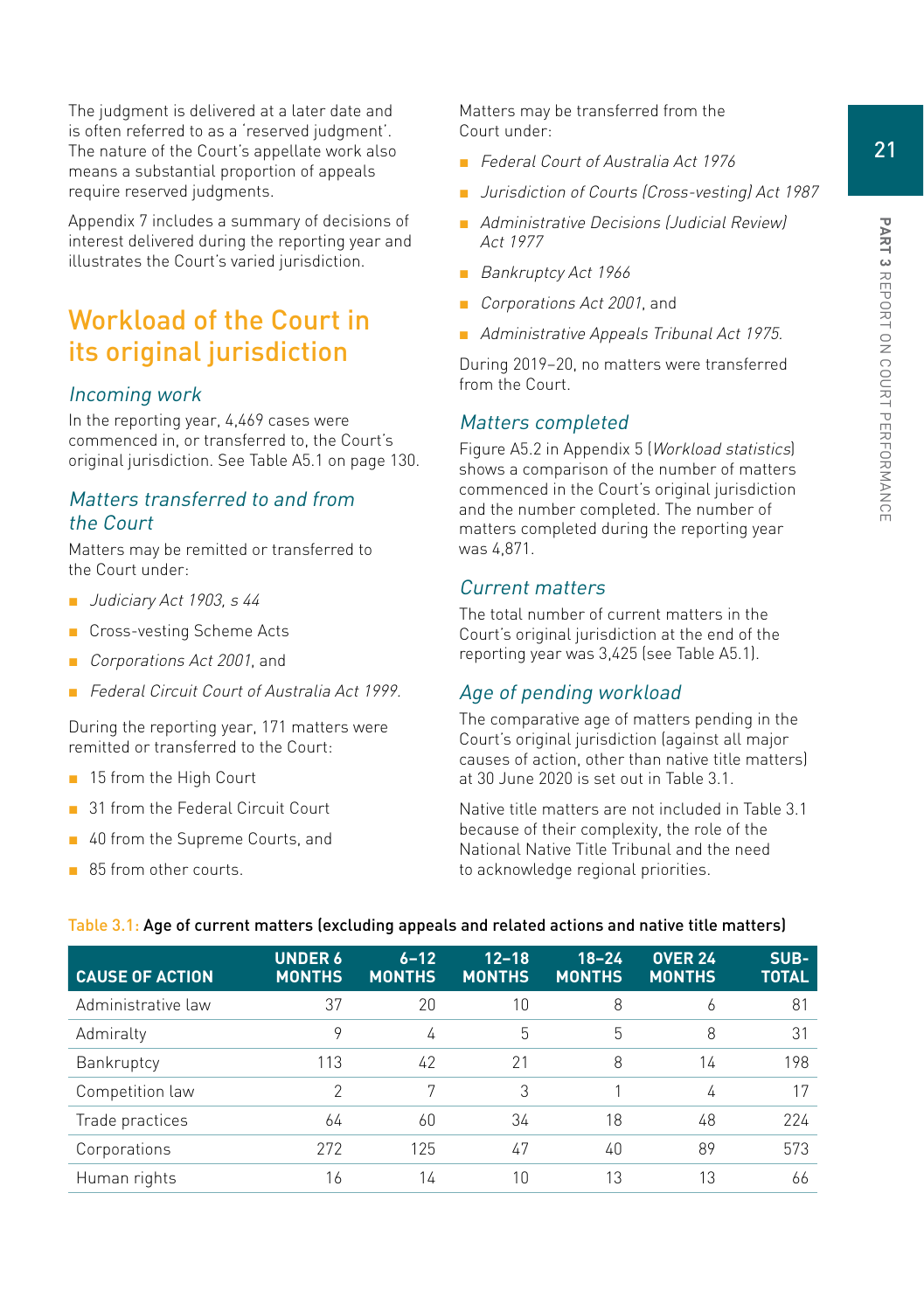| <b>CAUSE OF ACTION</b> | <b>UNDER 6</b><br><b>MONTHS</b> | $6 - 12$<br><b>MONTHS</b> | $12 - 18$<br><b>MONTHS</b> | $18 - 24$<br><b>MONTHS</b> | <b>OVER 24</b><br><b>MONTHS</b> | SUB-<br><b>TOTAL</b> |
|------------------------|---------------------------------|---------------------------|----------------------------|----------------------------|---------------------------------|----------------------|
| Workplace relations    | 2                               | 0                         |                            | 0                          |                                 | 4                    |
| Intellectual property  | 38                              | 34                        | 31                         | 21                         | 47                              | 171                  |
| Migration              | 98                              | 24                        | 17                         | 35                         | 9                               | 183                  |
| Miscellaneous          | 138                             | 83                        | 33                         | 27                         | 46                              | 327                  |
| Taxation               | 53                              | 21                        | 13                         | 31                         | 41                              | 159                  |
| Fair work              | 94                              | 41                        | 40                         | 25                         | 38                              | 238                  |
| <b>Total</b>           | 936                             | 475                       | 265                        | 232                        | 364                             | 2,272                |
| Percentage of total    | 41.2%                           | 20.9%                     | 11.7%                      | 10.2%                      | 16.0%                           | 100.0%               |

Table 3.2: Age of current native title matters (excluding appeals)

| <b>CAUSE OF ACTION</b> | <b>UNDER 6</b><br><b>MONTHS</b> | $6 - 12$<br><b>MONTHS</b> | $12 - 18$<br><b>MONTHS</b> | $18 - 24$<br><b>MONTHS</b> | <b>OVER 24</b><br><b>MONTHS</b> | SUB-<br><b>TOTAL</b> |
|------------------------|---------------------------------|---------------------------|----------------------------|----------------------------|---------------------------------|----------------------|
| Native title action    | 24                              | 26                        | h1                         | 32                         | 173                             | 306                  |
| Percentage of total    | 7.8%                            | 8.5%                      | <b>16.7%</b>               | 10.5%                      | 56.5%                           | 100.0%               |
| Running total          | 24                              | 50                        | 101                        | 133                        | 306                             |                      |

The number of native title matters over 18 months old increased slightly compared with figures recorded in the 2018–19 annual report. The number of native title matters between 12–18 months and 18–24 months old also increased. Further information about the Court's native title workload can be found on page 24.

The Court will continue to focus on reducing its pending caseload and the number of matters over 18 months old. A collection of graphs and statistics concerning the workload of the Court is contained in Appendix 5.

## The Court's appellate jurisdiction

The appellate workload of the Court constitutes a significant part of its overall workload. While most appellate matters arise from decisions of single judges of the Court or the Federal Circuit Court, some are in relation to decisions by state and territory courts exercising certain federal jurisdiction. For reporting purposes, matters filed in the original jurisdiction of the Court but referred to a Full Court for hearing are treated as appellate matters.

The number of appellate proceedings commenced in the Court is dependent on many factors, including the number of first instance matters disposed of in a reporting year, the nature and complexity of such matters, the nature and complexity of issues raised on appeal, legislative changes increasing or reducing the jurisdiction of the Court and decisions of the Full Court or High Court (for example, regarding the interpretation or constitutionality of legislative provisions).

Subject to ss 25(1), (1AA) and (5) of the Federal Court Act, appeals from the Federal Circuit Court and courts of summary jurisdiction exercising federal jurisdiction, may be heard by a Full Court of the Federal Court or by a single judge in certain circumstances. All other appeals must be heard by a Full Court, which is usually constituted by three, and sometimes five, judges.

The Court publishes details of the four scheduled Full Court and appellate sitting periods to be held in February, May, August and November of each year. Each sitting period is up to four weeks in duration. Appellate matters will generally be listed in the next available Full Court and appellate sitting in the capital city where the matter was heard at first instance.

22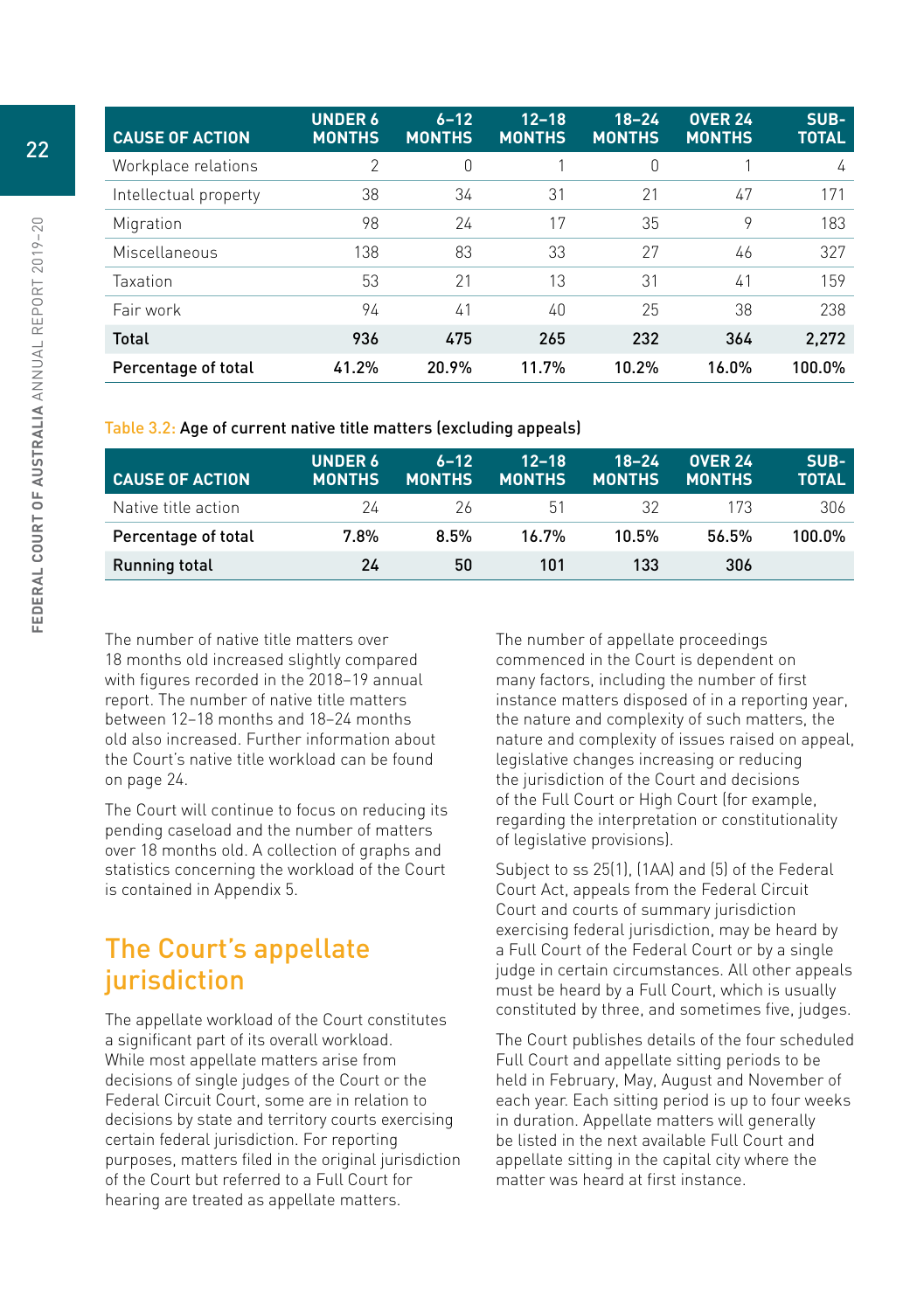In the reporting year, Full Court and appellate matters were scheduled for hearing in all eight capital cities. When appeals are considered to be sufficiently urgent, the Chief Justice will convene a special sitting of a Full Court outside of the four scheduled sitting periods.

In 2019–20, the Chief Justice specially fixed 20 Full Court or appellate matters for hearing outside of the four scheduled sitting periods, involving 20 sitting days or part thereof.

#### The appellate workload

During the reporting year, 1,263 appellate proceedings were filed in the Court. They include 1,071 appeals and related actions (1,026 filed in the appellate jurisdiction and 45 matters filed in the original jurisdiction), 15 cross appeals and 177 interlocutory applications such as applications for security for costs in relation to an appeal, a stay, an injunction, expedition or various other applications.

The Federal Circuit Court is a significant source of appellate work accounting for 70 per cent (725 of the 1,071) of the appeals and related actions filed in 2019–20. The majority of these proceedings continue to be heard and determined by single judges exercising the Court's appellate jurisdiction.

Further information on the source of appeals and related actions is set out in Table A5.3 in Appendix 5 (Workload statistics). There was an overall decrease in the total number of appeals and related actions filed in 2019–20, from 1,415 in 2018–19 to 1,026 for the current reporting year. This decrease can be largely attributed to a 35 per cent decrease in the number of migration appeals and related actions filed, from 1,139 in 2018–19, to 742 for the current reporting year.

However, there has been an increase in the Court's non-migration appeals and related actions since the 2018–19 fiscal year, particularly in the areas of taxation, administrative and constitutional law and human rights, and commercial and corporations (commercial contracts, banking, finance and insurance and regulator and consumer protection).

In the reporting year, 1,168 appeals and related actions were finalised. Of these, 335 matters were filed and finalised in the reporting year. At 30 June 2020, there were 834 appeals currently before the Court, with 571 of these being migration appeals and related actions.

The comparative age of matters pending in the Court's appellate jurisdiction (including native title appeals) at 30 June 2020 is set out in Table 3.3.

Of the appellate and related matters pending at present, 54 per cent are less than six months old and 87 per cent are less than 12 months old. At 30 June 2020, there were 103 matters that were over 12 months old (see Table 3.3).

#### Managing migration appeals

In 2019–20, 66 migration appeals were filed in the Court's appellate jurisdiction related to judgments of single judges of the Court exercising the Court's original jurisdiction. A further 680 migration matters were filed in relation to judgments of the Federal Circuit Court and four from another source.

Table 3.4 shows the number of appellate proceedings involving the Migration Act as a proportion of the Court's overall appellate workload since 2015–16.

Although the number of migration appellate filings has decreased by 35 percent since the last reporting year, approximately 70 per cent of the Court's total appellate workload concerned decisions made under the Migration Act 1958.

| <b>CAUSE OF ACTION</b>         | <b>UNDER 6</b><br><b>MONTHS</b> | $6 - 12$<br><b>MONTHS</b> | $12 - 18$<br><b>MONTHS</b> | $18 - 24$<br><b>MONTHS</b> | <b>OVER 24</b><br><b>MONTHS</b> | <b>TOTAL</b> |
|--------------------------------|---------------------------------|---------------------------|----------------------------|----------------------------|---------------------------------|--------------|
| Appeals and related<br>actions | 510                             | 221                       | 55                         | 22                         | 26                              | 834          |
| Percentage of total            | 61.2%                           | 26.5%                     | 6.6%                       | 2.6%                       | 3.1%                            | 100.0%       |
| <b>Running total</b>           | 510                             | 731                       | 786                        | 808                        | 834                             |              |
|                                | 54%                             | 87%                       | 94%                        | 97%                        | 1በበ በ%                          |              |

Table 3.3: Age of current appeals, cross appeals and interlocutory appellate applications at 30 June 2020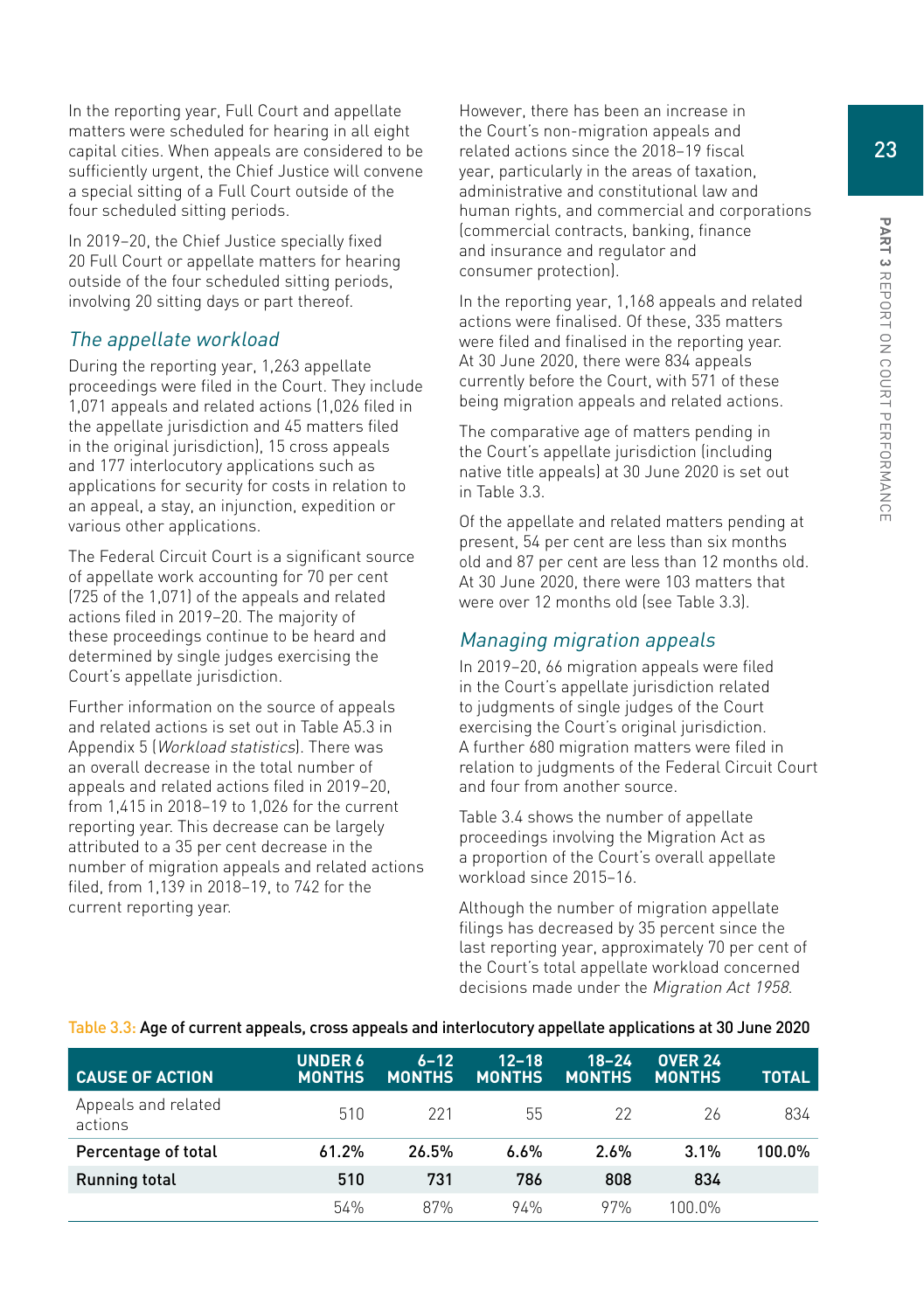The Court continues to apply a number of procedures to streamline the preparation and conduct of these appeals and applications and to facilitate the expeditious management of the migration workload. The Court reviews all migration matters to identify cases raising similar issues and where there is a history of previous litigation. This process allows for similar cases to be managed together resulting in more timely and efficient disposal of matters. Then, all migration-related appellate proceedings (whether to be heard by a single judge or by a Full Court) are listed for hearing in the next scheduled Full Court and appellate sitting period. The exceptions to this are where expedition of an appeal may be necessary or where a judge's commitments preclude listing allocated matters during the sitting period. Where any migration-related appellate proceeding requires an expedited hearing, the matter is allocated to a single judge or referred to a specially convened Full Court. Fixing migration-related appellate proceedings for hearing in the four scheduled sitting periods has provided greater certainty and consistency for litigants. It has also resulted in a significant number of cases being heard and determined within the same sitting period.

## The Court's native title jurisdiction

#### Statistics and trends

In 2019–20, the Court resolved a total of 65 native title applications (commenced under s 61 of the Native Title Act 1993), consisting of 42 native title applications, 19 non-claimant applications, three compensation applications, and one revision application. There were 17 additional applications managed by the native title practice area that were also finalised.

Of the finalised applications, 27 were resolved by consent of the parties or were unopposed, four were finalised following litigation, and 51 applications were either discontinued or dismissed. There are several other matters in which a consent determination was made, however the file remains on foot due to the determination being conditional on a subsequent event or further issues such as costs which remain to be disposed of.

Forty-two new applications were filed under s 61 of the Native Title Act 1993 during the reporting period. Of these, 26 are native title determination applications, seven are non-claimant applications, six are compensation applications, and three were applications to revise existing determinations. In addition, eight new applications were filed which were not commenced under s 61 of the Native Title Act 1993, but relate to native title matters and are case managed in the native title NPA. None of the above figures include appeals from native title decisions.

At the commencement of the reporting year, there were six compensation applications before the Court: three in Queensland and three in Western Australia.

During the reporting year:

- the three extant Queensland compensation applications were withdrawn
- the three extant Western Australian compensation applications continued to await the resolution of the appeals against the registration of the South-West Noongar ILUAs
- two further compensation applications were filed in Queensland
- three further compensation applications were filed in Western Australia, and
- one compensation application was filed in the Northern Territory.

Table 3.4: Appellate proceedings concerning decisions under the Migration Act as a proportion of all appellate proceedings (including cross appeals and interlocutory applications)

| <b>LAPPEALS AND RELATED ACTIONS</b> | $2015 - 16$ | 2016-17 | $2017 - 18$ | 2018-19 | $2019 - 20$ |
|-------------------------------------|-------------|---------|-------------|---------|-------------|
| Migration jurisdiction              | 653         | 764     | 1.022       | 1 1 3 9 | 742         |
| Percentage                          | 65.8%       | 73 በ%   | 80.9%       | 80.5%   | 72.3%       |
| Total appeals and related actions   | 993         | 1.046   | 1.263       | 1.415   | 1.026       |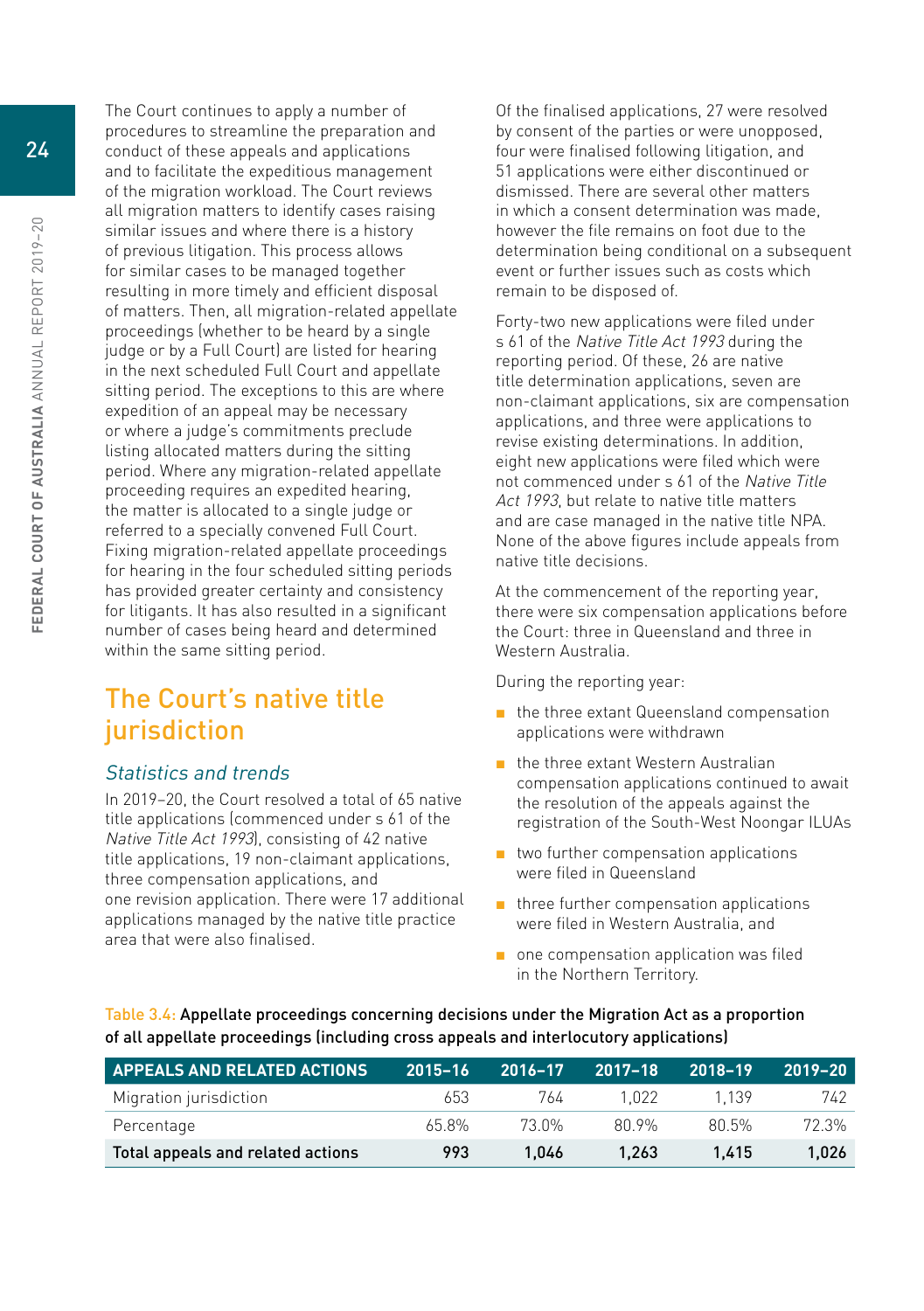At the end of the reporting year, there were 237 current native title applications, comprising 193 determination applications, 26 non-claimant applications, nine compensation applications, and nine variation applications. This is a downward trend from the 267 extant at the end of the previous financial year and reflects some intensive case management by the Court to resolve aging claims and a reduced number of new filings during the reporting year.

Subject to the constraints imposed by the COVID-19 pandemic, there are some 55 consent determinations or hearings of either the substantive matter or separate questions currently forecast for the 2020–21 financial year. Many of those hearings will include an on-country component if travel is feasible. There are also approximately 10 matters that will require some aspects to be mediated on-country by the case-managing registrar.

The Court continues to focus on targeted case management by specialist registrars and judges and on mediation, predominantly conducted by registrars. The Court also maintains a panel of specialist accredited mediators who can be called upon to mediate from time to time, including by way of co-mediation. Registry based, on-country and remote mediation by way of various technology platforms have been used to progress matters during the reporting period.

The objective of both mediation and case-management processes is to identify the genuine issues in dispute between the parties and the most effective means of resolving those disputes. This process accords with the Court's responsibilities under the Native Title Act 1993 and its overarching purpose under sections 37M and 37N of the Federal Court of Australia Act 1976 to facilitate the just resolution of disputes according to the law as quickly, inexpensively and efficiently as possible.

While full native title trials are reducing in number, there remains a significant number of litigated separate questions and interlocutory proceedings that can be extremely complex and lengthy in nature.

The trend of increasing court facilitation is demonstrated by the listings data over the past three years. There were 148 mediations and 789 case management hearings in 2017–18; 316 mediations and 983 case management hearings and a further 90 regional case management conferences held during 2018–19 (many of the regional conferences during

this year related to the Geraldton Settlement agreement). During 2019–20 and despite the abrupt halt to many scheduled events from March to June, the native title practice area still conducted 292 mediation listings, 995 case management hearings and substantive hearing listings, 656 administrative listings and a further 35 regional case management hearings.

Access requests are being made more frequently in all states, and are becoming more onerous in nature. It remains a sensitive issue having regard to the nature of the material sought and as the instigation for the request is often to prepare a compensation application. This year, Mortimer J provided detailed reasons and conditions on her approval for access to materials in Hughes on behalf of the Eastern Guruma People v State of Western Australia (no 3) [2019] FCA 2127.

#### Stakeholder engagement

The Court continues to regularly engage with stakeholders in a manner and at a regularity appropriate to the activity level and local processes in each jurisdiction.

In Queensland, the standing user group met with the Queensland native title registrars on 9 September 2019 and a forum involving practice area judges and registrars was convened on 31 January 2020, attended by some 80 people.

A similar forum involving practice area judges and registrars was convened in Western Australia in June 2019 adopting a workshop model. A user group was established following that forum and convened for the first time on 24 February 2020.

#### Significant litigation and developments

#### Queensland

Regional call overs continue to be a key feature of the Court's approach to the management and progression of native title claims in Queensland. Call overs have been convened in Cairns with regard to the Cape York and Torres Strait matters and the Northern Region, and in Brisbane with regard to the Southern Region. The case management landscape in Queensland has also involved regional approaches in a number of instances. Notably:

■ In the Cape York, Torres Strait and Carpentaria Region, the 'Torres Strait cluster' of overlapping claims and the Cape York United claim comprising many local groups have both been the subject of intensive case management and mediation.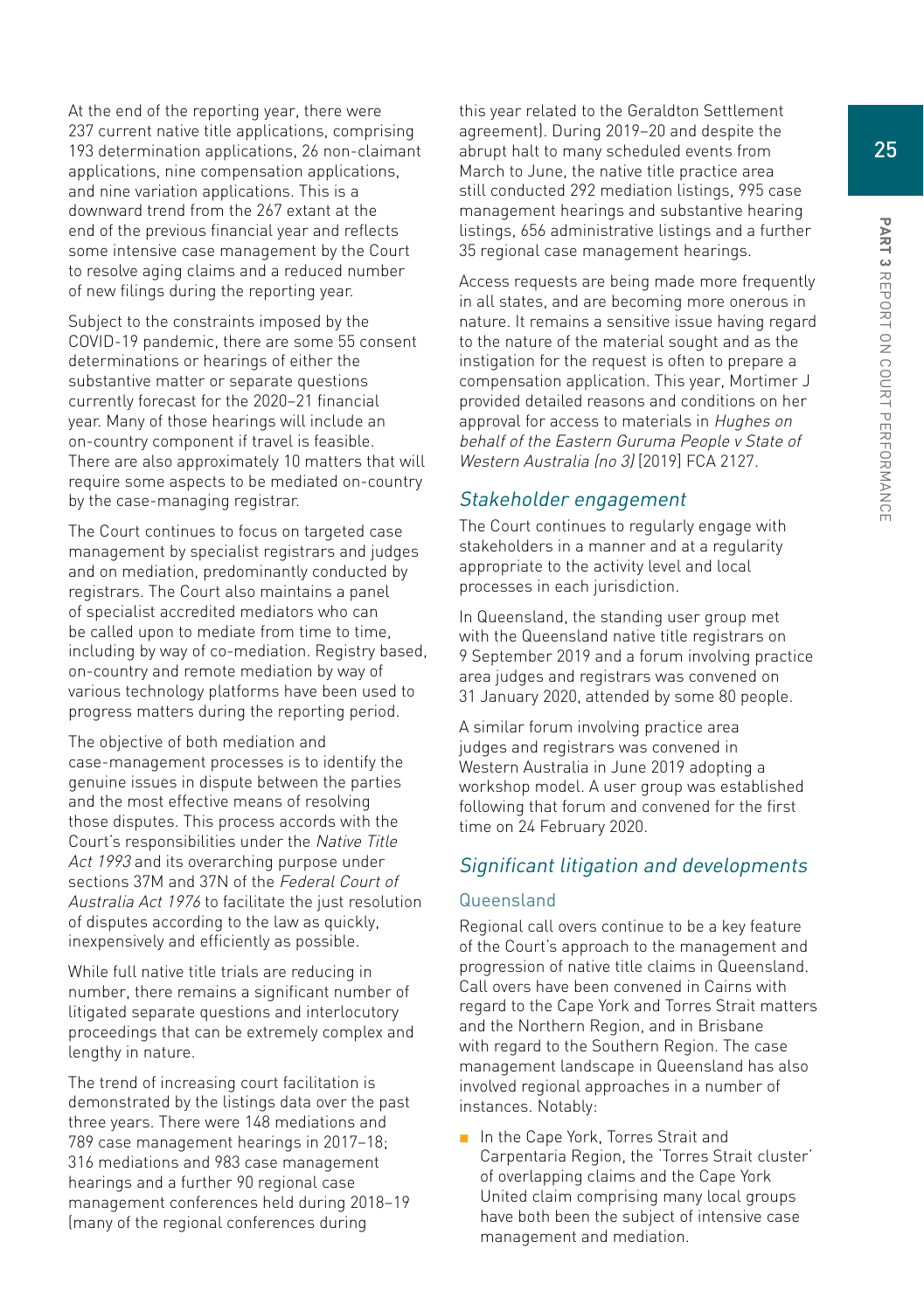- In the Northern Region, the 'Cairns cluster' of overlapping claims continues to be the subject of intensive case management and mediation. This cluster was referred by the Court under s 54A of the Federal Court Act 1976 (Cth) and rule 28.61 of the Federal Court Rules 2011 (Cth) to two independent referees – the President of the National Native Title Tribunal, the Honourable John Dowsett AM QC, and the anthropologist Dr Paul Burke for inquiry and report. The final report of the referees was provided to the Court in March 2020.
- In the Southern Region, the 'GNP or Gangulu cluster' has been the subject of intensive joint case management, expert conferencing and mediation before reverting to three separately managed proceedings all programmed for hearing. The Southern Region has also seen the filing of two compensation applications, namely Saunders on behalf of the Bigambul People v State of Queensland and Wharton on behalf of the Kooma People v State of Queensland. These applications have been the subject of extensive case management by the Court and have otherwise seen a high level of interlocutory activity.

On-country hearings were held during the reporting period in the Kurtijar People matter and the Clermont-Belyando Area Native Title Claim matter (formerly called the Wangan and Jagalingou People matter). Both remain part-heard at the end of the reporting period.

Notable consent determinations were heard by Rangiah J for the Quandamooka (Minjerrabah) People in Brisbane, Robertson J for the Yuwibara People at Mackay and O'Bryan J for the Butchulla People at Hervey Bay.

Two non-claimant matters from Queensland and New South Wales were heard by the Full Federal Court in its original jurisdiction in November 2019, to determine whether they could be resolved by way of a negative determination. The Court considered the nature of evidence required to discharge the burden of proof in non-claimant applications and whether the applicants were able to prove on the balance of probabilities, that native title did not exist in the land and waters the subject of the claims. The Applications were granted. (See Mace v State of Queensland [2019] FCAFC 233).

#### South Australia

The Ooodnadatta Common Overlap Proceeding hearing (SAD38/2013) commenced before White J in September 2019, with expert evidence to be heard in October 2020. The proceedings concern a small area of land around Oodnadatta in the far north of South Australia, covered by three overlapping claims: being Arabana No 2 (Part 2) application and the applications made in Walka Wani No 1 and Walka Wani No 2. The decision in an interlocutory matter regarding the giving and publication of male restricted evidence was appealed to the Full Federal Court, which dismissed the appeal.

Trials in the following matters are scheduled to commence in the first half of 2021, each for several weeks' duration:

- The Ngadjuri Wilyakali overlap proceedings, and
- The Ngarrindjeri and First Nations of the South East Overlap proceedings.

Trials in respect of native title claimant applications filed by the Wirangu and Nauo people are also listed to commence on a five week estimate on 19 July 2021. It will be necessary for the Court to take evidence on-country during the trial in each of these applications.

#### New South Wales

Separate questions regarding the effect of New South Wales tenures on native title have been heard by the Court in the Widjabul Wia-bal matter during the reporting period. The decision of the primary judge was appealed to the Full Federal Court in February 2020, which concluded that the matters subject of the separate question hearing were hypothetical in nature (as connection had not been definitively agreed) and set aside the findings of the primary judge.

A Full Court, sitting in its original jurisdiction, was also asked to hear and determine an interlocutory issue regarding the state's conduct during good faith negotiations to reach a consent determination in the Widjabul proceedings. The applicant was unsuccessful in making out its case due to insufficient factual evidence being put before the plurality. However, useful obiter was provided regarding the appropriate conduct of the state as model litigant and possible relief available from the Court if the standard was not met.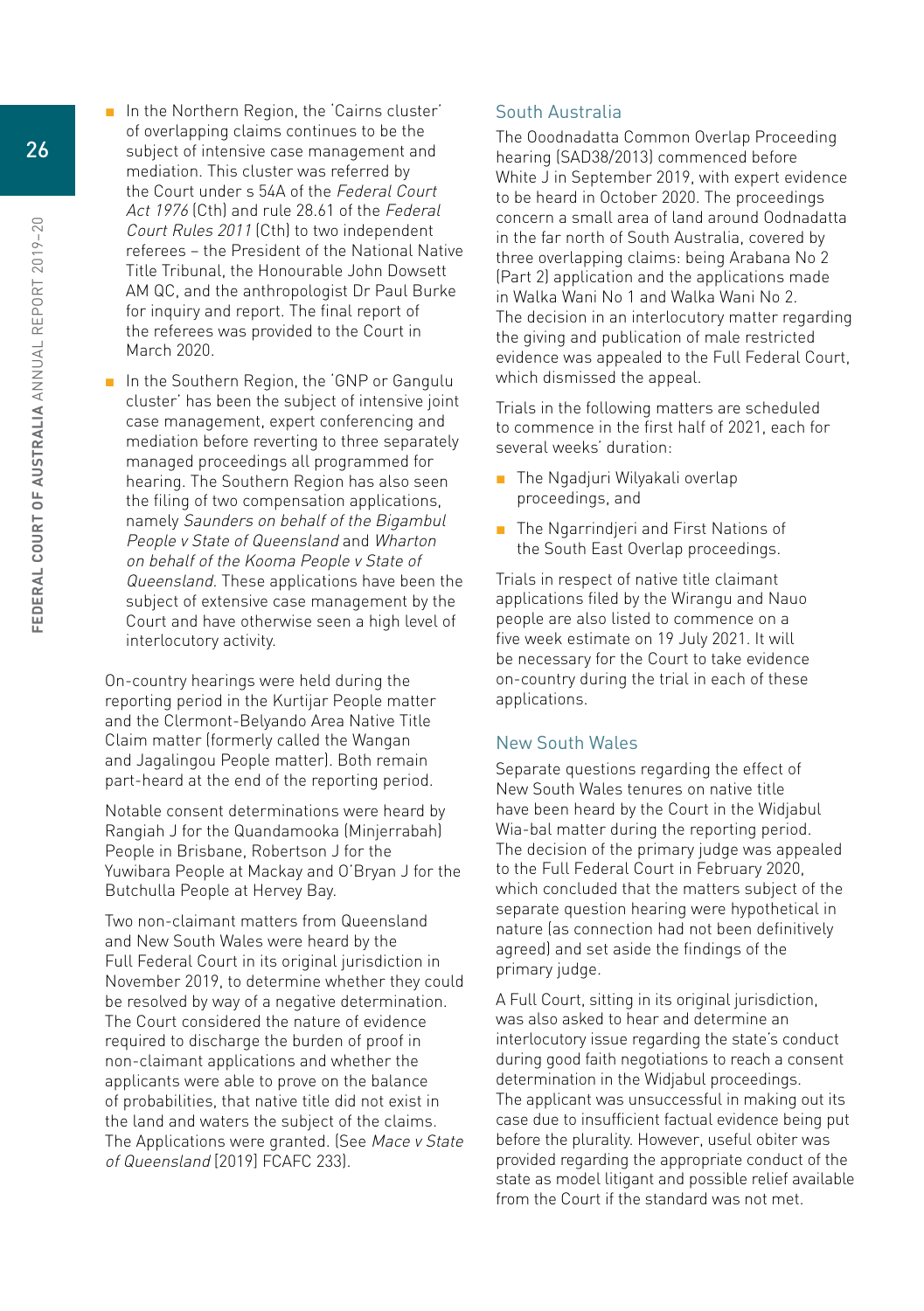In March 2020, Jagot J convened a hearing on-country in the non-claimant matter Wagonga Local Aboriginal Land, which covers a small area entirely overlapped by the South Coast People claim application. Due to the COVID-19 pandemic, the on-country portion of the hearing was reduced and the hearing was finalised remotely through Microsoft Teams. Judgment is reserved.

#### Western Australia

In the Kimberley region (following eight additional consent determinations this year), 93.5 per cent of the Kimberley is now the subject of native title determination. Additionally, an on-country hearing took place in August 2019 in the Gajangana Jaru, Purnululu and Purnululu #2 matters. Judgment is currently reserved. There are currently four matters in the Kimberley in mediation and preservation of evidence for future compensation proceedings is currently a matter of focus.

In the Pilbara region, an on-country hearing was convened before Mortimer J in July 2019 for the Yinhawangka Gobawarrah, Jurruru and Jurruru #2 matters. Expert conferences and evidence were held in Perth during December 2019 and the final submissions in February 2020. Judgment is reserved. During the course of the substantive hearing, a subpoena was sought to be served. To decide the issue, a hearing was convened canvassing issues of legal professional privilege and provides guidance on issues of privilege as they relate to connection materials: Tommy on behalf of the Yinhawangka Gobawarrah v State of Western Australia (No 2) [2019] FCA1551.

The Nyamal Palyku Proceedings is currently comprised of five native title applications. A sixth application, WAD26/2019 Nyamal #10, was finalised at an on-country determination on 24 September 2019 at Shaw River. There have been two interlocutory hearings in these proceedings before Reeves J , Nyamal Palyku Proceeding [2020] FCA 428 and Nyamal Palyku Proceeding (No 2) [2020] FCA 788, including hearing of an application to strike out the Palyku proceeding as an abuse of process. The strike out application was dismissed and the substantive matter has now returned to intensive mediation before the judicial registrar.

Two revised determination applications have been filed in this region during the reporting period, both of which are in notification until 16 September 2020.

In the Geraldton region, a native title consent determination recognising the Yamatji Nation people was made on 7 February 2020. The orders made by the Court represent a unique and innovative settlement of native title facilitated by court mediation. The mediation was convened over approximately four years for the purpose of resolving six overlaps between the underlying five separate claims. The mediated agreement resulting in the filing of the overarching Yamatji Nation claim in mid-2019, supported by a comprehensive native title settlement ILUA entered into by the claim group and the State of Western Australia. The determination orders include positive determination of non-exclusive native title rights and interests over limited parcels and a negative determination over the rest of the area premised on the surrender of native title in the ILUA.

On 17 December 2019, a significant native title consent determination in favour of the Gnulli native title claim group was made recognising both exclusive and non-exclusive native title rights and interests over approximately 71,354 square kilometres in the Upper West Gascoyne and Murchison regions of Western Australia. The consent determination finalises claims for native title made by Gnulli people first lodged in 1997.

Drury on behalf of the Nanda People v State of Western Australia [2020] FCAFC 69 was delivered on 21 April 2020 by the Full Federal Court in its original jurisdiction. The decision confirmed the power of the Court under the Native Title Act 1993 (Cth) to determine two separate prescribed body corporates over a shared area where the non-exclusive native title rights of two separate groups was determined.

Mediation has commenced in the Goldfields region to resolve various overlaps. A connection hearing is scheduled before Bromberg J in the longstanding Maduwongga claim (Kalgoorlie and surrounds) to commence in December 2020. On 30 October 2019, at Turtle Creek in the Central Desert region, Colvin J delivered a consent determination in favour of the Kultju native title claim group.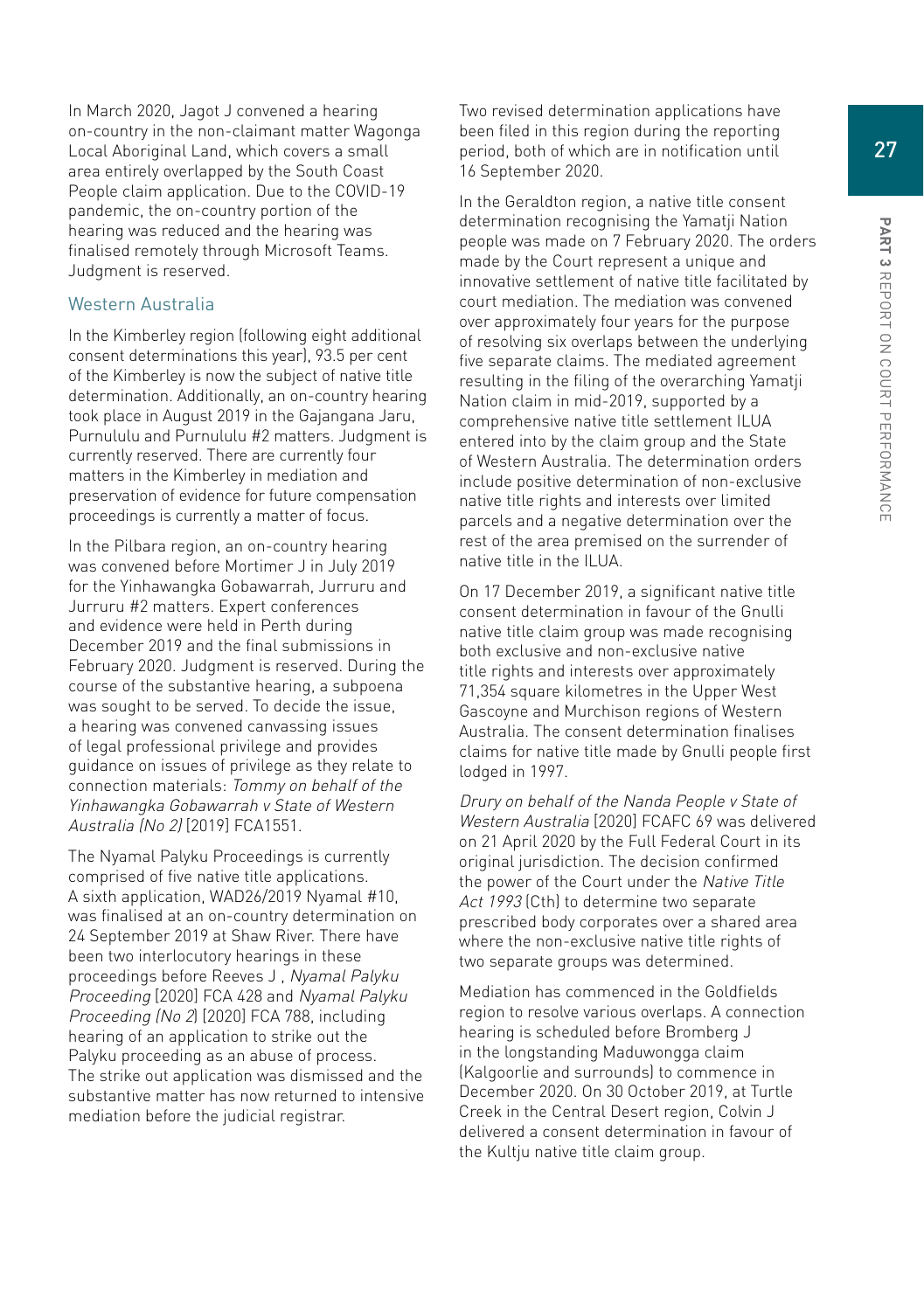Two native title compensation applications were filed in the Central Desert region on 17 June 2020. The first application is made by a registered native title body corporate, which holds native title rights and interests in trust on behalf of the Tjiwarl common law holders. The application claims compensation over areas subject to the Tjiwarl determination made on 27 April 2020, for various acts which affected but did not wholly extinguish native title rights and interests. The second application is made by a compensation claim group, comprising the same persons as those determined as native title holders in the Tjiwarl determination. The application is over areas excluded from the Tjiwarl determination and where compensation is claimed for acts that wholly extinguished native title.

In the South West region, there is one compensation claim currently filed in the South West region which is subject of an application to strike out brought by the State of Western Australia. This matter, along with seven South West native title applications, await consideration of the High Court special leave applications P1/2020 – P7/2020. The appellants wish to appeal the decision of the Full Federal Court to dismiss the applications for judicial review of the registration decision of the Native Title Registrar in relation to the Southern Noongar ILUA.

#### Northern Territory

For many years in the Northern Territory, the determination of native title over a pastoral lease has reflected the form of the determination in King v Northern Territory [2007] FCA 1498 (the 'Newcastle Waters' case). More recently, the Northern Land Council and the Central Land Council have sought to amend the form of the determination, particularly to reflect the right to take resources for any purpose (including commercial purposes).

In the Northern Region, parties in the Minyerri and Banka Banka groups of matters were unable to agree on the form of determination and sought rulings from the Court in regard to four unresolved provisions. The Central Land Council and the Northern Territory Cattlemen's Association, among others, intervened in the proceeding. On 19 December 2019, Justice White handed down his rulings in Fulton on behalf of the Mambali Amaling-Gan v Northern Territory

of Australia (the Minyerri and Banka Banka Matters) [2019] FCA 2156. These rulings have led to a reformulation of pastoral lease determinations in the Northern region. It is expected that the Minyerri and Banka Banka matters will proceed to determination by consent in September and October 2020.

On 28 November 2019, Galarrwuy Yunupingu (on behalf of the Gumatj clan or estate group) filed applications for native title and compensation in respect of land and waters on the Gove Peninsula in the Northern region. The applications will come out of notification on 22 July 2020. This is the second compensation claim in the Territory, after Timber Creek.

#### Victoria

In Victoria, following three expert conferences convened in the previous year in VID737/2014 Gunaikurnai People, leave was granted for the applicant to discontinue the proceeding over Wilsons Promontory without adjudication on the merits. The two remaining native title applications in Victoria, VID21/2019 Eastern Maar People and VID630/2015 First Peoples of the Millewa-Mallee, both completed the notification process which had previously been delayed due to negotiations under the State of Victoria's Traditional Owner Settlement Act 2010 (Vic), resulting in various Indigenous interests being joined as respondent parties and orders made in March 2020 for mediation seeking to resolve any issues between the parties by the end of the second half of 2020.

On 2 June 2020, a new native title application, VID363/2020, was filed by the Boonwurrung People, over areas surrounding Port Phillip Bay including parts of Melbourne and to the east, Wilsons Promontory.

## Assisted dispute resolution

Assisted dispute resolution (ADR) is an important part of the efficient resolution of litigation in the Court context, with cases now almost routinely referred to some form of ADR. In addition to providing a forum for potential settlement, mediation is an integral part of the Court's case management.

In recognition of the Court's unique model of mediation and commitment to a quality professional development program, the Court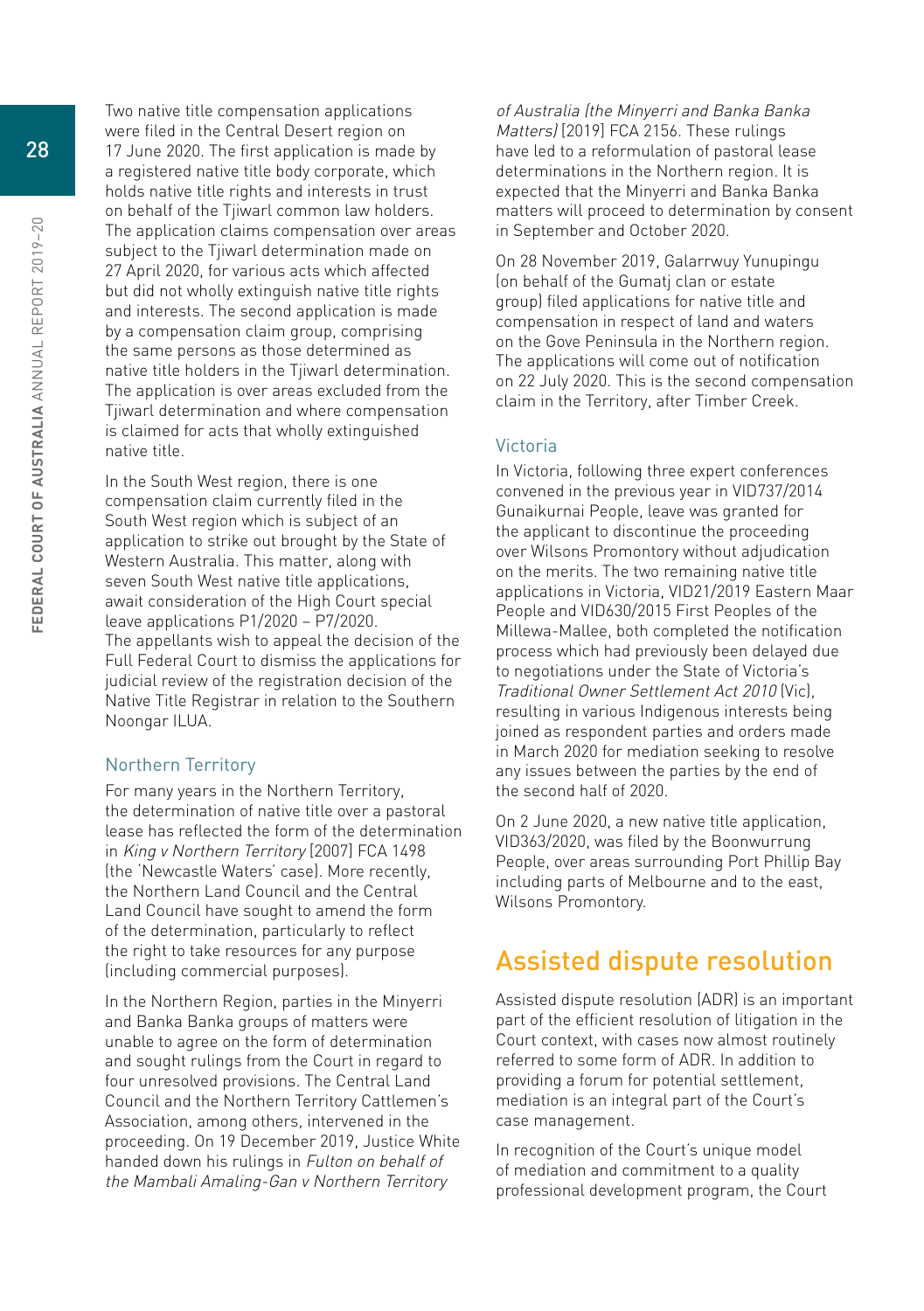became a Recognised Mediator Accreditation Body in September 2015 and implemented the Federal Court Mediator Accreditation Scheme (FCMAS). The FCMAS incorporates the National Mediator Accreditation Standards and the majority of court-ordered mediations are conducted by registrars who are trained and accredited by the Court under the FCMAS.

In the native title jurisdiction, while native title registrars now conduct most mediations of native title matters, the Court maintains a list on its website of appropriately qualified professionals if there is a need to engage an external mediator or co-facilitate mediation.

Since the 2010–11 reporting period, the Court has maintained comprehensive statistical information about referrals to ADR and the outcomes of ADR processes held during the relevant reporting period. Mediation referrals are summarised in Table 3.5. As in previous years, the data should be considered in light of various factors. Firstly, referrals to mediation or other types of ADR may occur in a different reporting period to the conduct of that mediation or ADR process. Secondly, not all referrals to mediation or the conduct of mediation occur in the same reporting period as a matter was filed. This means that comparisons of mediation referrals or mediations conducted as

a proportion of the number of matters filed in the Court during the reporting period are indicative only. Thirdly, the data presented on referrals to ADR during the reporting period does not include information about ADR processes that may have been engaged in by parties before the matter is filed in the Court, or where a private mediator is used during the course of the litigation. Similarly, the statistics provided in Table 3.5 do not include instances where judges of the Court order experts to confer with each other to identify areas where their opinions are in agreement and disagreement without the supervision of a Registrar.

On 17 March 2020, in response to the COVID-19 pandemic, the Chief Justice determined that all listings, including mediations, be conducted by remote access technology. In the three month period since 1 April 2020, the Court has conducted 156 mediations: 86 by video conference and 70 by telephone.

During the reporting period, there was a 16 per cent reduction in the number of matters referred to mediation compared with the 2018–19 reporting period, although referrals by matter type is broadly consistent with past years.

A collection of statistics concerning the workload of the Court by NPA is contained in Appendix 5 (Workload statistics).

| <b>NPA</b>                                                | <b>NSW</b> | VIC            | <b>QLD</b> | <b>WA</b>     | <b>SA</b> | <b>NT</b>      | <b>TAS</b>     | <b>ACT</b> | TOTAL          |
|-----------------------------------------------------------|------------|----------------|------------|---------------|-----------|----------------|----------------|------------|----------------|
| Administrative and constitutional<br>law and human rights | 4          | 20             | 8          | 3             |           | $\Omega$       | 1              | $\theta$   | 37             |
| Admiralty and maritime                                    | 6          | $\theta$       | 0          | $\Omega$      | $\theta$  | $\theta$       | $\theta$       | $\theta$   | 6              |
| Commercial and corporations                               | 62         | 82             | 18         | 14            | 7         | 1              | $\overline{2}$ | 5          | 191            |
| Employment and<br>industrial relations                    | 32         | 61             | 12         | 13            | 3         | $\mathbf 0$    | 3              | 4          | 128            |
| Federal crime and<br>related proceedings                  | 0          | $\Omega$       | $\theta$   | $\bigcap$     | $\Omega$  | $\theta$       | $\theta$       | $\bigcap$  | $\bigcap$      |
| Intellectual property                                     | 23         | 28             | 11         | 4             | $\Omega$  | $\theta$       | $\theta$       | $\Omega$   | 66             |
| Migration                                                 | 0          | $\overline{2}$ | $\theta$   | $\Omega$      | 0         | 0              | $\theta$       | 0          | $\overline{2}$ |
| Native title                                              | 4          | $\overline{2}$ | 6          | 5             | $\Omega$  | $\Omega$       | $\Omega$       | $\Omega$   | 17             |
| Other federal jurisdiction                                | 16         | 5              | 4          | $\mathcal{P}$ |           | $\overline{2}$ | 1              |            | 32             |
| Taxation                                                  | 0          | $\mathfrak{D}$ | 1          | $\cap$        | $\Omega$  | $\Omega$       | $\Omega$       | $\bigcap$  | 3              |
| <b>Total</b>                                              | 147        | 202            | 60         | 41            | 12        | 3              | 7              | 10         | 482            |

#### Table 3.5: Mediation referrals in 2019–20 by NPA and registry

29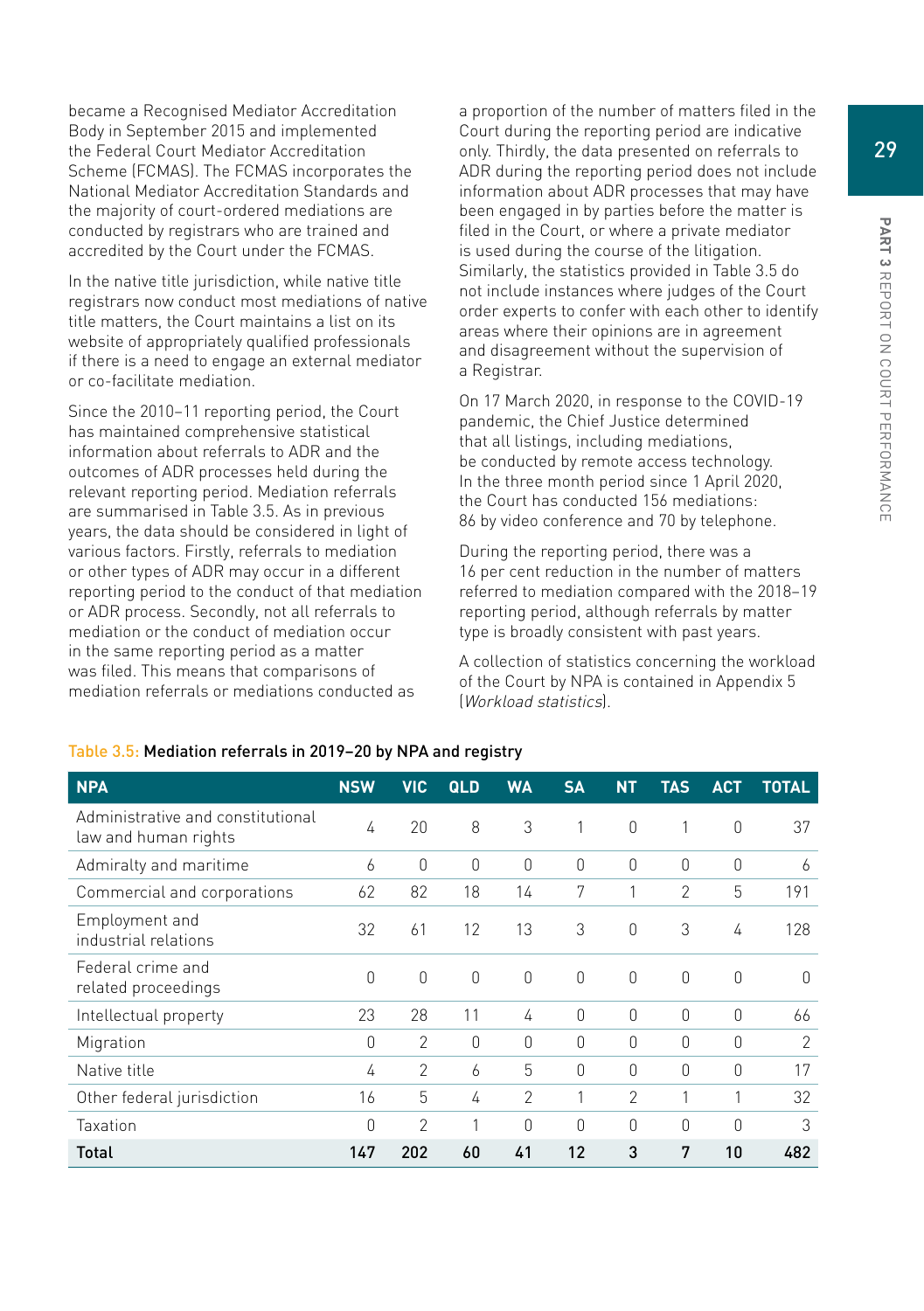## Improving access to the Court and contributing to the Australian legal system

The following section reports on the Court's work during the year to improve the operation and accessibility of the Court, including reforms to its practice and procedure. This section also reports on the Court's work during the year to contribute more broadly to enhancing the quality and accessibility of the Australian justice system, including the participation of judges in bodies such as the Australian Law Reform Commission and the Australian Institute of Judicial Administration, and in other law reform, community and educational activities.

An outline of the judges' work in this area is included in Appendix 8 (Judges' activities).

#### Support for litigants impacted by bushfires

The Court acknowledges the devastating impact of the bushfires on communities and families across Australia, and offered support to those who had been affected and had a current or prospective matter before the Court. A national bushfire relief coordinator was appointed as a contact point for affected litigants to coordinate any requests for assistance.

#### Special measures relating to COVID-19

In March 2020, in response to the COVID-19 pandemic, the Court modified its practices in order to minimise in-person attendance on court premises, with the Court's priority being the health and safety of the community, including parties, practitioners, judges and staff, and the families of all of these groups.

The Court quickly transitioned to online hearings by use of remote access technology such as Microsoft Teams. The Court upgraded its information technology infrastructure, internet bandwidth and video conference enabled courtrooms in order to hold online hearings with the necessary transcript support. Knowledge, issues and practices were shared by the judges of the Court, as they trialled online hearings, and guidance was given to litigants and the profession through various guides and communications.

The Court issued the following special measures information notes:

- Special measures in response to COVID-19 (SMIN-1)
- Special measures in Admiralty and Maritime: Warrants for the arrest of ships (SMIN-2)
- Special measures in Appeals and Full Court hearings (SMIN-3), and
- Special measures in relation to Court Attendance (SMIN-4).

From mid-April 2020, the Court was operating at 80 per cent of its courtroom capacity. The Court's practice and procedure in relation to online hearings and its various processes, such as viewing subpoena material without the requirement for in-person attendance, continues to develop during the COVID-19 pandemic.

#### Hearings for detainees

For litigants in immigration detention, the prospect of conducting online hearings by remote access technology presented particular challenges. The Court worked with national and state Bar Associations to arrange pro bono referrals to counsel where a litigant did not already have representation.

#### eLodgment process improvements

The Court has implemented improvements to its lodgment process for the application of pseudonyms to certain protection visa proceedings. Legal representatives are encouraged to contact Registry to obtain a pseudonym before filing, which can then be used in the eLodgment system. Similar measures are being developed in relation to self-represented litigants seeking to register as a user of eLodgment in order to file proceedings.

#### Practice and procedure reforms

The National Practice Committee is responsible for developing and refining policy and significant principles regarding the Court's practice and procedure. It is comprised of the Chief Justice, NPA coordinating judges and the national appeals coordinating judges, and is supported by a number of registrars of the Court.

30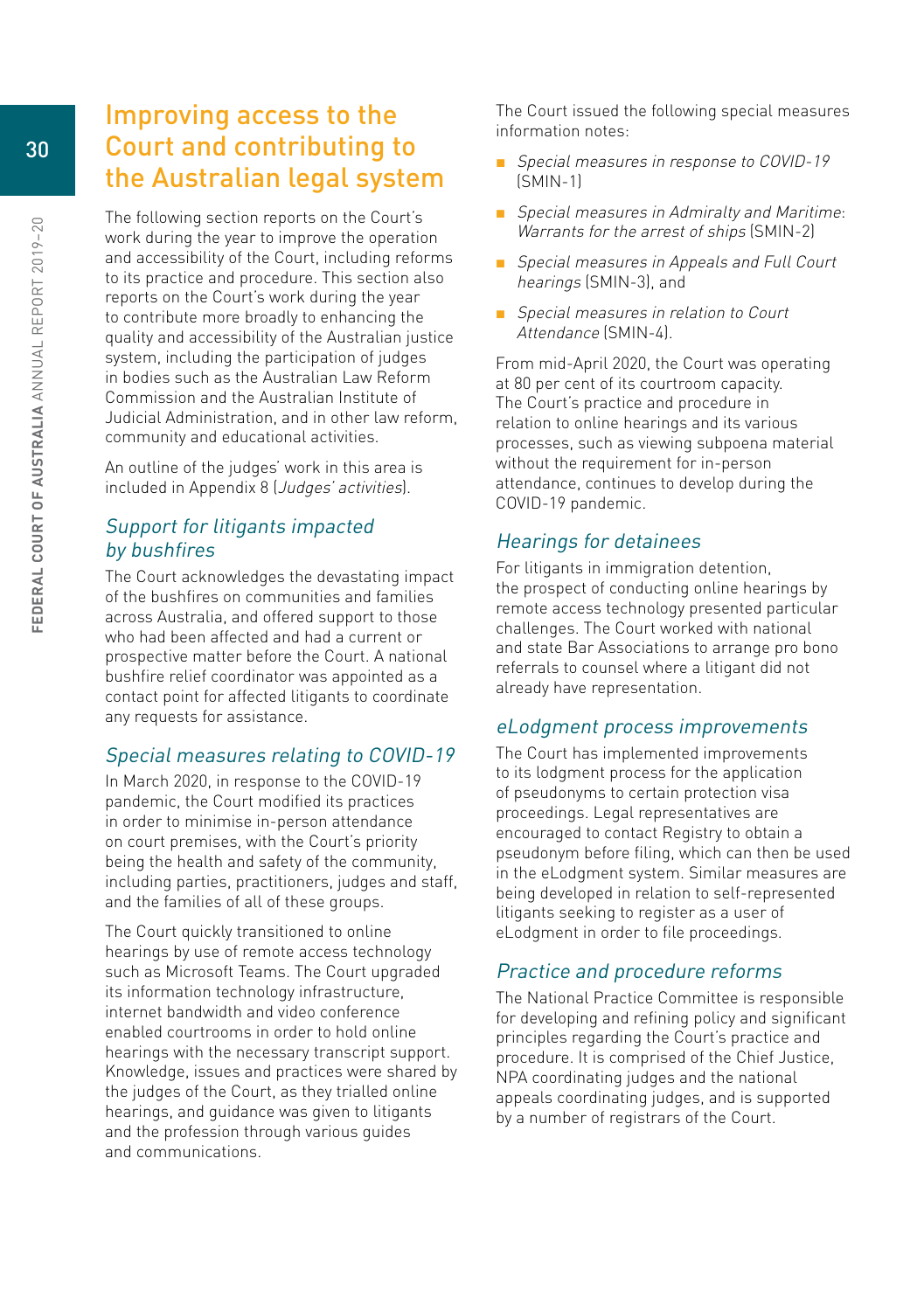During the reporting year, the committee met and dealt with a range of matters including:

- considering feedback received in respect of its national practice notes, and
- managing responsibilities and support for each NPA, including enhancing and developing national arrangements for liaison with the profession (including through court user-groups and forums in key practice areas), and developing a framework for skilled and experienced Judicial Registrar support for each NPA (including in class actions, migration and intellectual property).

#### Liaison with the Law Council of Australia

Members of the National Practice Committee meet with the Law Council's Federal Court Liaison Committee to discuss matters concerning the Court's practice and procedure, as required. The available members of the two committees met on 25 September 2019 to discuss a range of matters, including information regarding the workload of the Court and the disposition of proceedings, case management procedure, the national court framework, digital hearings, representative proceedings and policy and practice (including practice notes).

Representatives of the Court and representatives of the Law Council's Federal Court Liaison Committee also discussed updates to the Case Management Handbook and the possible extension of the Court's criminal jurisdiction.

#### Assistance for self-represented **litigants**

The Court delivers a wide range of services to self-represented litigants (SRLs). These services have been developed to meet the needs of SRLs for information and assistance concerning the Court's practice and procedure.

During the reporting year, the Attorney-General's Department continued to provide funding to LawRight, Justice Connect, JusticeNet SA and Legal Aid Western Australia to provide basic legal information and advice to SRLs in the Federal Court and the Federal Circuit Court.

These services involved providing assistance to draft or amend pleadings or prepare affidavits, giving advice on how to prepare for a hearing, advising on how to enforce a court order and dissuading parties from commencing or continuing unmeritorious proceedings. While the services are independent of the courts, facilities are provided within court buildings to enable meetings to be held with clients.

Tables 3.6, 3.7 and 3.8 provide broad statistics about the number of SRLs appearing in the Court as applicants in a matter (respondents are not recorded). As the recording of SRLs is not a mandatory field in the Court's case management system, and the representation status of a party during the course of a proceeding may vary from time to time, statistics shown in the tables are indicative only. In the reporting year, 587 people who commenced proceedings in the Court were identified as self-represented. The majority were appellants in migration appeals.

|                     |       | <b>ACT NSW L</b>  | NT    | QLD |    | SA TAS | <b>VIC</b> | <b>WA</b> | <b>TOTAL</b> |
|---------------------|-------|-------------------|-------|-----|----|--------|------------|-----------|--------------|
| SRLs                |       | 2 415 2 53 10 0 9 |       |     |    |        |            | 96        | 587          |
| Percentage of total | $0\%$ | 71%               | $0\%$ | 9%  | 2% | $0\%$  | $2\%$      | 16%       | 100%         |

#### Table 3.6: Actions commenced by SRLs during 2019–20 by registry

Due to rounding, percentages may not always appear to add up to 100 per cent.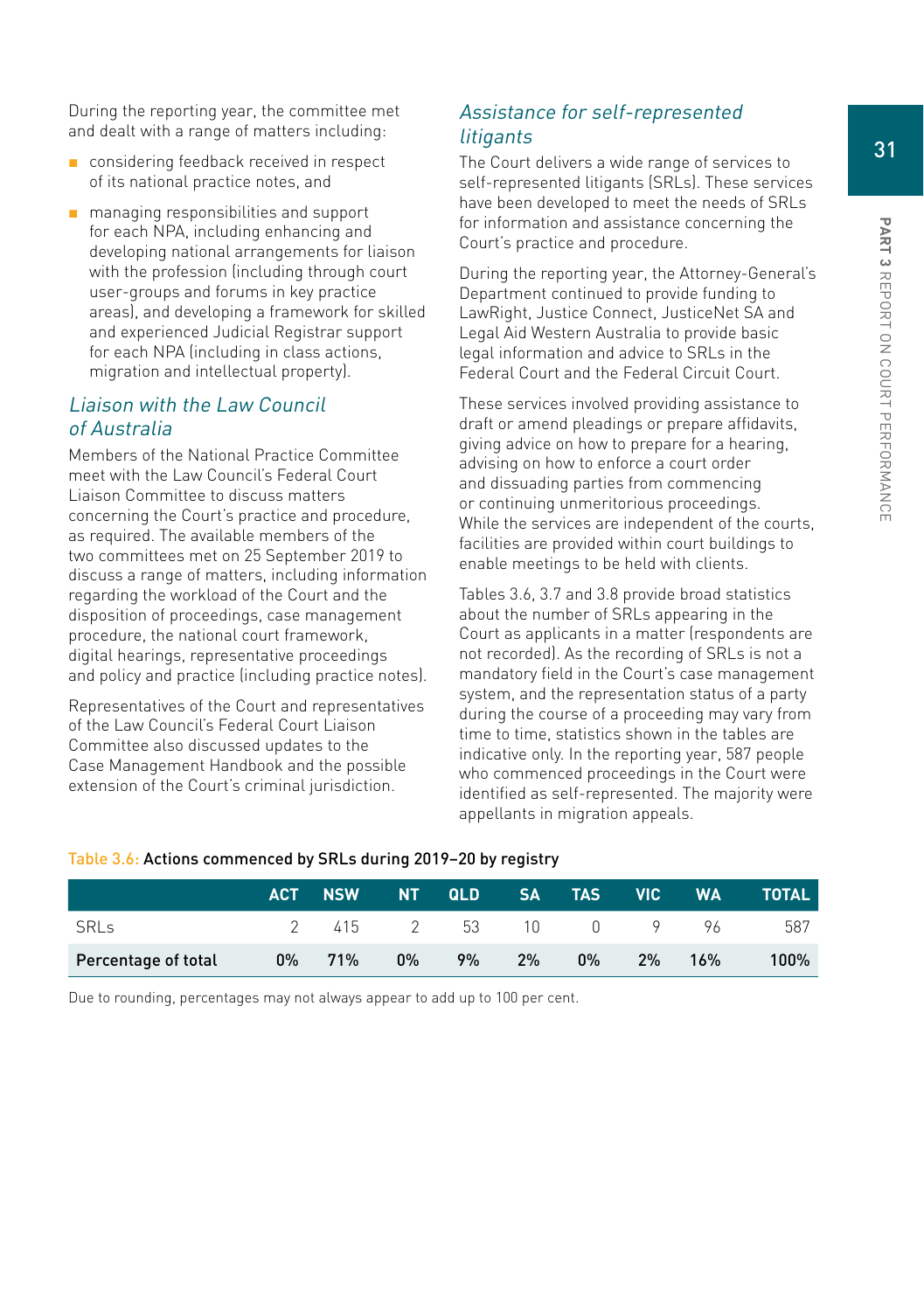#### Table 3.7: Proceedings commenced by SRLs in 2019–20 by cause of action

| <b>CAUSE OF ACTION</b>      | <b>TOTAL ACTIONS</b> | % OF TOTAL |
|-----------------------------|----------------------|------------|
| Administrative law          | 19                   | 3%         |
| Admiralty                   | 0                    | $0\%$      |
| Appeals and related actions | 438                  | 77%        |
| Bankruptcy                  | 19                   | 3%         |
| Competition law             | $\theta$             | $0\%$      |
| Consumer protection         | 1                    | $0\%$      |
| Corporations                | 8                    | $1\%$      |
| Fair work                   | 9                    | 2%         |
| Human rights                | 7                    | $1\%$      |
| Industrial                  | 0                    | $0\%$      |
| Intellectual property       |                      | $0\%$      |
| Migration                   | 47                   | 8%         |
| Miscellaneous               | 20                   | 3%         |
| Native title                | $\theta$             | $0\%$      |
| Taxation                    | 3                    | $1\%$      |
| <b>Total</b>                | 572                  | $~100\%$   |

Due to rounding, percentages may not always appear to add up to 100 per cent.

#### Table 3.8: Appeals commenced by self-represented litigants in 2019–20 by cause of action

| <b>CAUSE OF ACTION</b> | <b>TOTAL ACTIONS</b> | % OF TOTAL |
|------------------------|----------------------|------------|
| Administrative law     | 8                    | 2%         |
| Admiralty              | $\Omega$             | $0\%$      |
| Bankruptcy             | 18                   | 4%         |
| Competition law        | $\mathbf 0$          | $0\%$      |
| Consumer protection    | 5                    | $1\%$      |
| Corporations           | $\overline{2}$       | $0\%$      |
| Fair work              | 7                    | 2%         |
| Human rights           | 9                    | 2%         |
| Industrial             | $\mathbf 0$          | $0\%$      |
| Intellectual property  | 1                    | $0\%$      |
| Migration              | 384                  | 88%        |
| Miscellaneous          | 4                    | $1\%$      |
| Native title           | 0                    | $0\%$      |
| Taxation               | $\Omega$             | $0\%$      |
| Total                  | 438                  | 100%       |

Due to rounding, percentages may not always appear to add up to 100 per cent.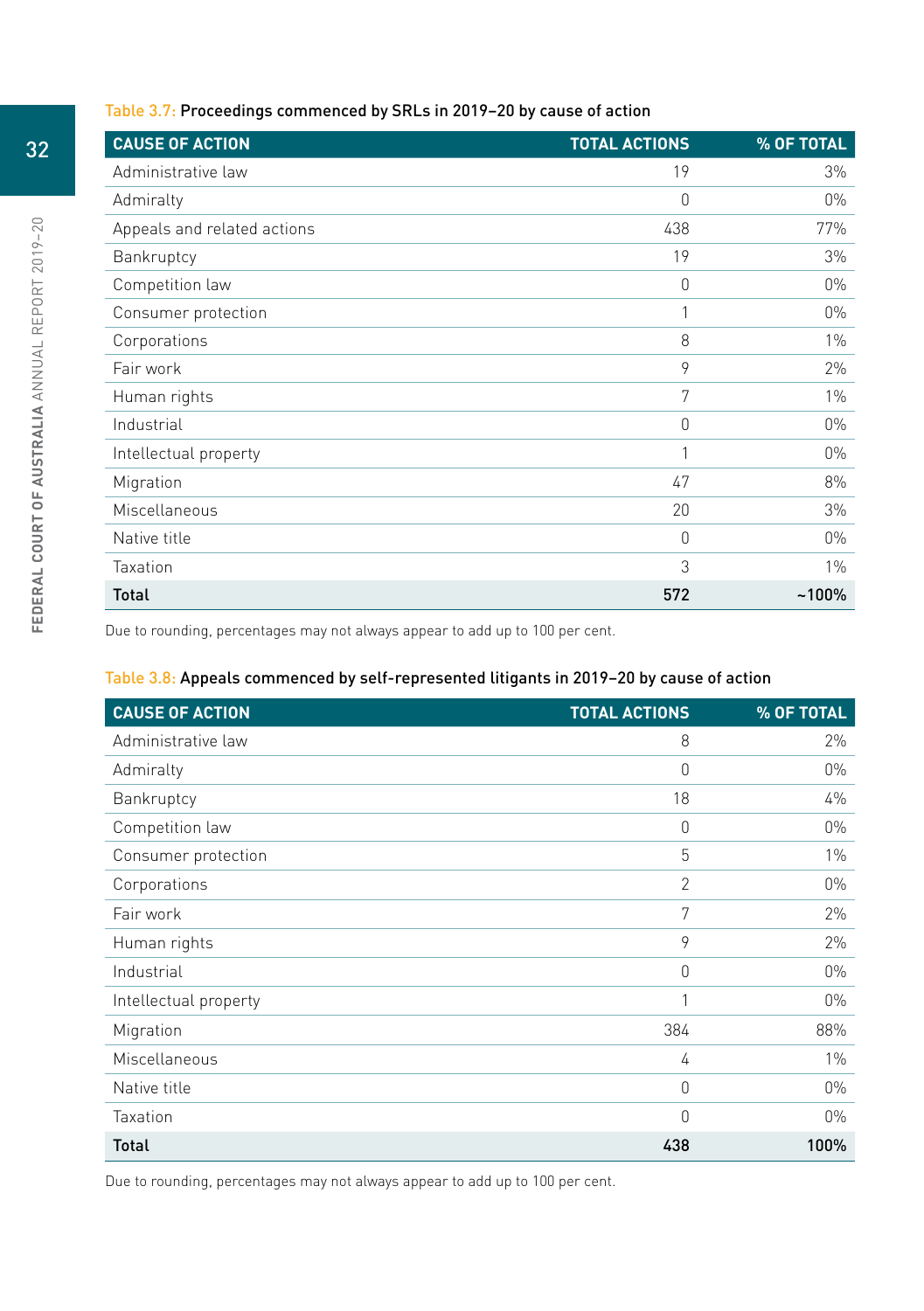#### Direct financial counselling project in bankruptcy proceedings

With the assistance of Consumer Action in Melbourne and Uniting Communities in Adelaide, the Court has, in conjunction with the Federal Circuit Court, been able to maintain a program of targeted financial counselling assistance to SRLs in bankruptcy proceedings. Since the latter part of 2014 in Melbourne and 2018 in Adelaide, a financial counsellor sits in the courtroom in every bankruptcy list. During the COVID-19 pandemic, a financial counsellor has been available over the telephone. The registrar presiding is able to refer a SRL to the financial counsellor for an immediate confidential discussion so that the SRL better understands his or her options when faced with the prospect and consequences of bankruptcy.

In Melbourne, during the reporting year, there were 41 referrals of debtors in proceedings to financial counsellors, 38 of which have been determined. In 24 of those proceedings (63 per cent), they were resolved by consent either with the dismissal of the petition or with the making of a sequestration order. While statistics are not available from Adelaide, registrars have reported favourably about the program.

#### Interpreters

The Court is aware of the difficulties faced by litigants who have little or no understanding of the English language. The Court will not allow a party or the administration of justice to be disadvantaged by a person's inability to secure the services of an interpreter. It has therefore put in place a system to provide professional interpreter services to people who need those services but cannot afford to pay for them.

In general, the Court's policy is to provide these services for litigants who are self-represented and who do not have the financial means to purchase the services, and for litigants who are represented but are entitled to an exemption from payment of court fees, under the Federal Court and Federal Circuit Court fees regulation (see below).

#### Court fees and exemption

Fees are charged under the Federal Court and Federal Circuit Court Regulation 2012 for filing documents; setting a matter down for hearing; hearings and mediations; taxation of bills of costs; and for some other services in proceedings in the Court.

During the reporting year, the rate of the fee that was payable depended on whether the party liable to pay was a publicly listed company (for bankruptcy filing and examination fees only); a corporation; a public authority (for bankruptcy filing and examination fees only); a person; a small business; or a not-for-profit association.

Some specific proceedings are exempt from all or some fees. These include:

- human rights applications (other than an initial filing fee of \$55)
- some fair work applications (other than an initial filing fee of \$74.50)
- appeals from a single judge to a Full Court in human rights and some fair work applications
- an application by a person to set aside a subpoena
- an application under s 23 of the *International* Arbitration Act 1974 for the issue of a subpoena requiring the attendance before or production of documents to an arbitrator (or both)
- an application for an extension of time
- a proceeding in relation to a case stated or a question reserved for the consideration or opinion of the Court
- a proceeding in relation to a criminal matter, and
- setting-down fees for an interlocutory application.

A person is entitled to apply for a general exemption from paying court fees in a proceeding if that person:

- has been granted Legal Aid
- has been granted assistance by a registered body to bring proceedings in the Federal Court under Part 11 of the Native Title Act 1993 or has been granted funding to perform some functions of a representative body under s 203FE of that Act
- is the holder of a health care card, a pensioner concession card, a Commonwealth seniors health card or another card certifying entitlement to Commonwealth health concessions
- is serving a sentence of imprisonment or is otherwise detained in a public institution
- is younger than 18 years, or
- is receiving youth allowance, Austudy or ABSTUDY benefits.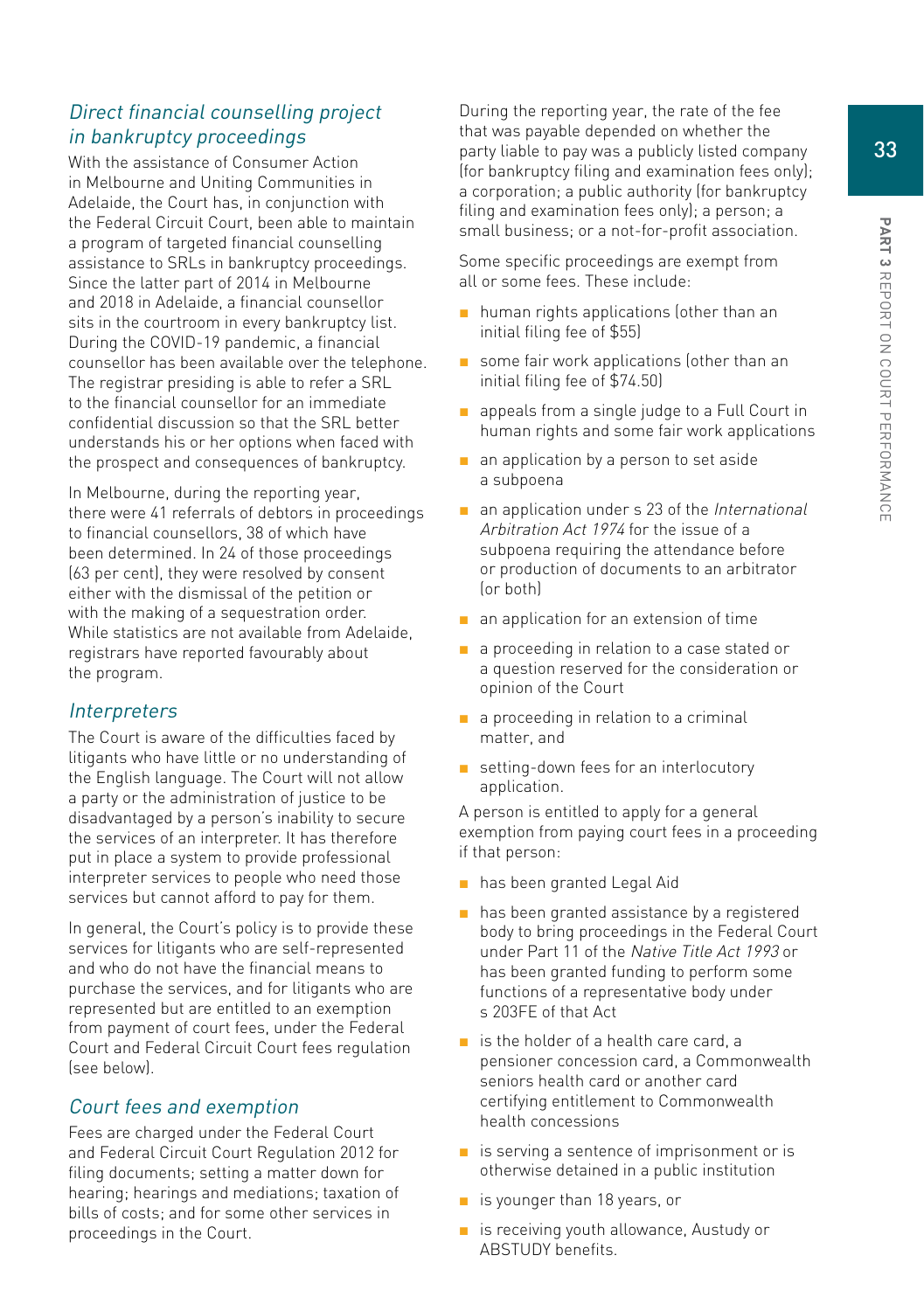A person who has a general exemption from paying a fee can also receive, without paying a fee, the first copy of any document in the court file or a copy required for the preparation of appeal papers.

A corporation that had been granted Legal Aid or funding under the Native Title Act 1993 has the same entitlements.

A person (but not a corporation) is exempt from paying a court fee that otherwise is payable if a registrar or an authorised officer is satisfied that payment of that fee at that time would cause the person financial hardship. In deciding this, the Registrar or authorised officer must consider the person's income, day-to-day living expenses, liabilities and assets. Even if an earlier fee has been exempted, eligibility for this exemption must be considered afresh on each occasion a fee is payable in any proceeding.

More comprehensive information about filing and other fees that are payable, how these are calculated (including definitions used e.g. 'not-for-profit association', 'public authority', 'publicly listed company' and 'small business') and the operation of the exemption from paying the fee is available on the Court's website. Details of the fee exemptions during the reporting year are set out in Appendix 1 (Financial statements).

#### Freedom of Information

#### Information Publication Scheme

As required by subsection 8(2) of the Freedom of Information Act 1982 (FOI Act), the Federal Court has published, on its website at [www.fedcourt.gov.au/ips](http://www.fedcourt.gov.au/ips), materials relating to the Information Publication Scheme. This includes the Court's current Information Publication Scheme plan as well as information about the Court's organisational structure, functions, appointments, annual reports, consultation arrangements and FOI contact officer as well as information routinely provided to the Australian Parliament.

The availability of some documents under the FOI Act will be affected by section 5 of that Act, which states that the Act does not apply to any request for access to a document of the Court unless the document relates to matters of an administrative nature. Documents filed in court proceedings are not of an administrative nature; they may, however, be accessible by way of an

application for inspection of court documents under the Federal Court Rules.

#### Information for the media and televised judgments

The Director, Public Information (DPI) is responsible for dealing with all media inquiries. These mainly relate to how to access files and requests for judgments, however duties also involve dealing with issues that can require high-level contact and coordination.

The DPI's work requires close liaison with, and the support of, registries and judges' chambers. The role also entails briefing associates about how the Court deals with the media, arranging camera access in cases of public interest, and contacting journalists when mistakes have been made.

In matters of extensive public interest, the Court has established online files where all documents deemed accessible are placed. This removes the need for individual applications to registry and makes it easier for journalists and court staff.

In the reporting year, such files were created for the following:

- ABC v Kane and others, and
- Application in the matter of Virgin Australia Holdings (Administrators Appointed).

Early in the reporting year it was revealed the Geoffrey Rush v Nationwide News online file had resulted in just under 37,000 hits from around the world, making it the most accessed online file to date.

Mainstream television coverage was permitted in the following matters:

- Gill v Ethicon Sarl
- Application in the matter of Virgin Australia Holdings (Administrators Appointed), and
- Brett Cattle *v* Minister for Agriculture.

The DPI was also responsible for the production of an instructional video in anticipation of the Court's first jury trial.

#### Community relations

The Court engages in a wide range of activities with the legal profession, including regular user group meetings. The aim of user groups is to provide a forum for court representatives and the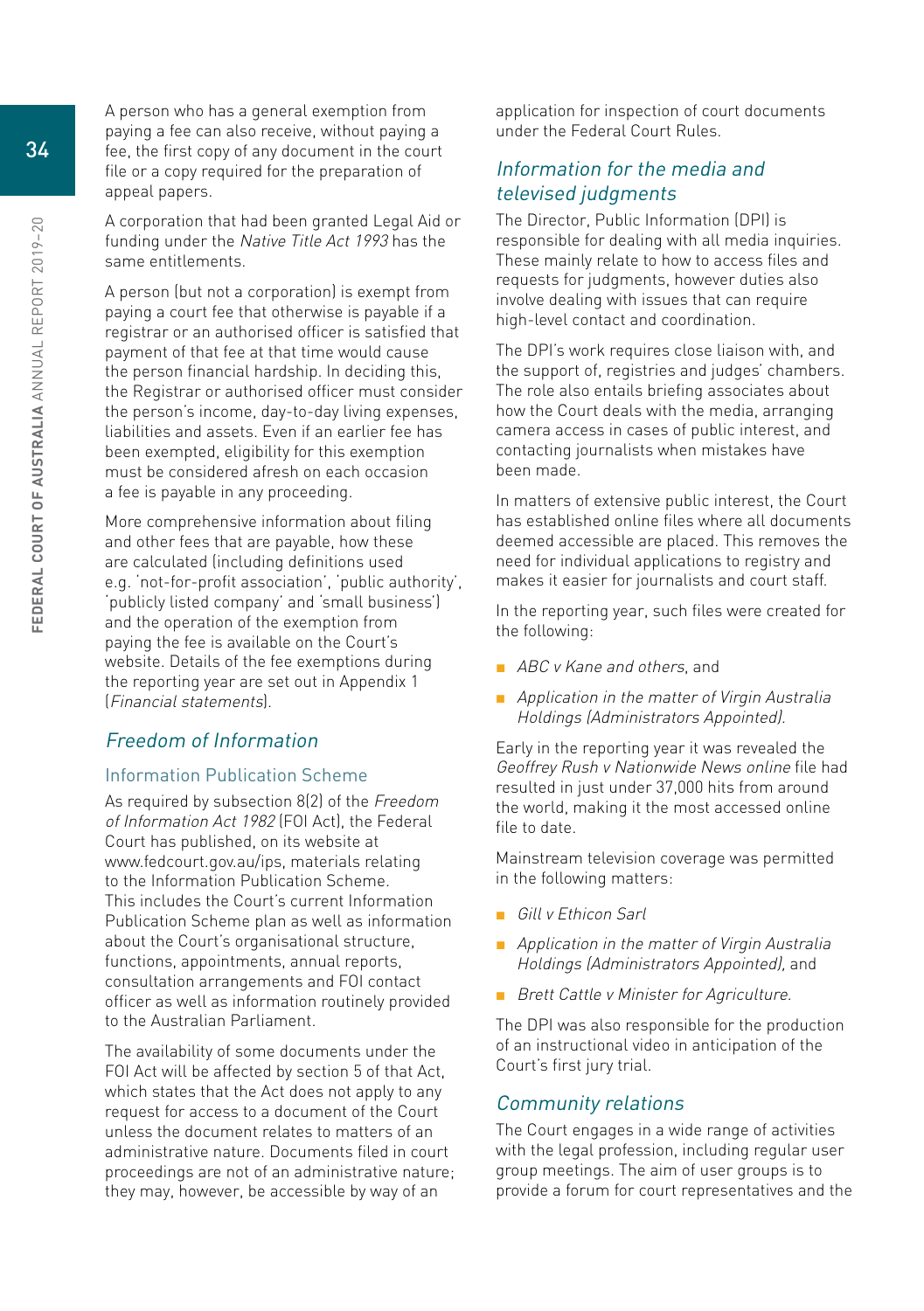legal profession to discuss existing and emerging issues, provide feedback to the Court and act as a reference group.

Seminars and workshops on issues of practice and procedure in particular areas of the Court's jurisdiction are also regularly held.

In 2019–20, members of the Court were involved in seminars relating to arbitration, employment and industrial relations, commercial law, admiralty and maritime, tax, and class actions.

The Canberra registry hosted a biannual stakeholder meeting for legal stakeholders, including the ACT Bar Association, ACT Law Society, Canberra region legal practitioners, Legal Aid ACT, ACT Women's Legal Services and Child Youth Protection Services. Weekly meetings with this stakeholder group (moving to fortnightly throughout the COVID-19 period) continued.

#### Working with the Bar

Registries across the country hosted advocacy sessions and a number of bar moot courts and moot competitions and assisted with readers' courses during the year. The South Australian registry hosted Bar Readers courses in October, November and December 2019. The New South Wales registry hosted a silks ceremony on 28 October 2019. The Queensland registry hosted a silks ceremony in December 2019.

#### User groups

User groups have been formed along NPA lines to discuss issues related to the operation of the Court, its practice and procedure, to act as a reference group for discussion of developments and proposals, and as a channel to provide feedback to the Court on particular areas of shared interest. During the reporting year, user groups met both nationally and locally in a number of practice areas.

#### Legal community

During the year, the Court's facilities were made available for numerous events for the legal community including:

■ Brisbane – the Professor Michael Whincop Memorial Lecture, the International Humanitarian Law Committee of the Red Cross, the UN Day Lecture, the Richard Cooper Memorial Lecture, and the international arbitration lecture.

- **Canberra** co-location of Child and Youth Protection Services and the AFP commenced, however was postponed due to COVID-19. Employees have been appointed and inducted and will commence as soon as face-to-face services re-commence.
- **Darwin** a Federal Court mediation suite was utilised for a Family Court pilot program (July 2019 until March 2020) for parties to attempt to negotiate orders rather than a child being placed in care in the Youth Court.
- Hobart the UN Day Lecture.
- Melbourne the Australian Academy of Law seminar, the UNCCA UN Day Lecture, a National Commercial Seminar 'Recent Developments in Misleading and Unconscionable Conduct', National Seminar 'The Boundaries of Refugee Protection: A Comparative View', and Judges in Conversation 'Limitations on Judicial Review: Where To From Here?'.
- Perth the national AMTAC address, the Richard Cooper Memorial Lecture, the John Emerson AM oration, an online web conference 'Cruise ships, COVID-19 and Consumers', CIArb Australia seminars a national VCF seminar on *parentage*. parenthood and parental responsibility and UN Day, which was chaired by McKerracher J.
- **Bydney** the Richard Cooper Memorial Lecture, CIArb seminar, the Australian Law Reform Commission Corporate Crime Seminar, the University of Sydney Jessup Team Moots, Minds Count Lecture, the Australian Association of Constitutional Law lecture, the AMTAC address, and the Australian Academy of Law joint symposium.

#### **Complaints**

During the reporting year, complaints in relation to registry services were made to the Court regarding its procedures, rules, forms, timeliness or courtesy to users. For the purpose of collecting data about complaints, several discrete reports made by a complainant about a single issue or a set of related issues were recorded as a single complaint.

There were five complaints in the reporting year. This figure is down from 12 complaints recorded last year. This figure does not include complaints about the merits of a decision by a judge, which may only be dealt with by way of appeal,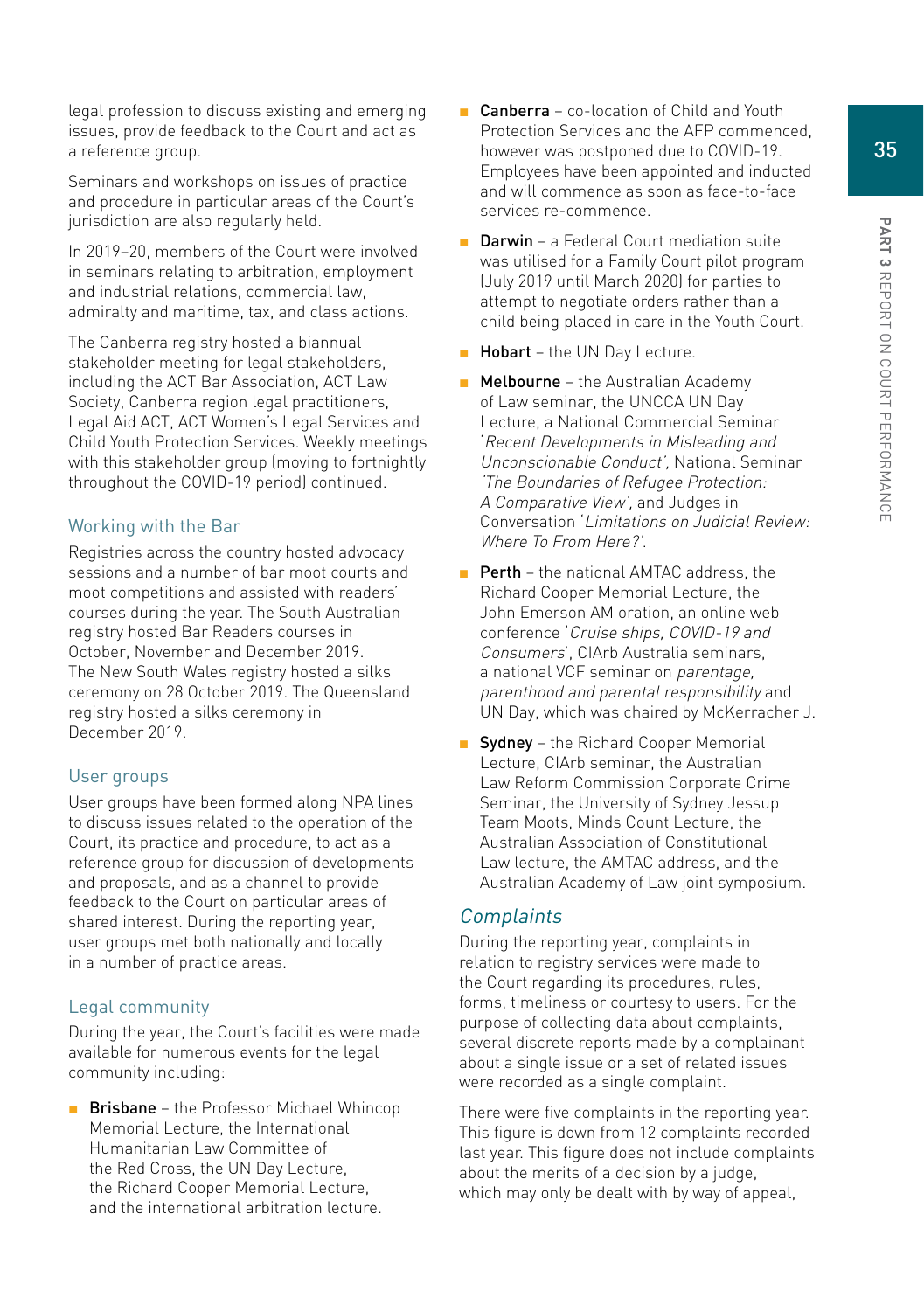or complaints about the merits of a decision of a registrar, which may only be dealt with by way of review.

Information about the Court's feedback and complaints processes can be found at [www.fedcourt.gov.au/feedback-and-complaints](http://www.fedcourt.gov.au/feedback-and-complaints).

#### Involvement in legal education programs and legal reform activities (contribution to the legal system)

The Court is an active supporter of legal education programs, both in Australia and overseas. During the reporting year, the Chief Justice and many judges:

- presented papers, gave lectures and chaired sessions at judicial and other conferences, judicial administration meetings, continuing legal education courses and university law schools
- participated in Bar reading courses, Law Society meetings and other public meetings, and
- held positions on advisory boards or councils or committees.

An outline of the judges' work in this area is included in Appendix 8 (Judges' activities).

#### National standard on judicial education

In 2010 a report entitled 'Review of the National Standard for Professional Development for Australian Judicial Officers' was prepared for the National Judicial College of Australia. The Court was invited and agreed to adopt a recommendation from that report to include information in the Court's annual report about:

- participation by members of the Court in judicial professional development activities
- whether the proposed standard for professional development was met during the year by the Court, and
- if applicable, what prevented the Court meeting the standard (such as judicial officers being unable to be released from court, lack of funding etc.).

The standard provides that judicial officers identify up to five days a year on which they could participate in professional development activities. During 2019–20 the Court offered the following activities:

- eleven education sessions were scheduled at the judges' meeting on 27–29 November 2019 (in Melbourne)
- judges were offered the opportunity to attend the Supreme Court and Federal Court judges' conference.

The judges' meeting scheduled for April–May 2020 in Adelaide did not proceed, in light of the COVID-19 pandemic.

Education sessions offered at the judges' meetings in 2019–20 included:

- workshop with the profession on case management of regulatory civil litigation
- session for judges under three years
- introduction to judicial registrars
- the Federal Court's work in the Pacific: the Court's international programs
- judicial management of emotion
- sleep: the new health frontier
- recent developments in constitutional law
- Federal Court and Law Council of Australia joint conference on competition law, including sessions on:
	- Current perspective on the role of patent law in stimulating innovation
	- What does an IP regime need to be useful? Legal and economic perspectives from Europe, the United States and the Asia Pacific region
	- □ Trade marks, designs and patent oppositions: new technologies and areas of emerging interest
	- □ Copyright authorisation, safe harbour regimes; Hot topics in trade marks; Enforcement of foreign IP rights in Australia.

In addition to the above, judges undertook other education activities through participation in seminars and conferences. Some of these are set out in Appendix 8 (Judges' activities).

In 2019–20, due to the COVID-19 pandemic, the Federal Court was unable to provide five days of professional development activities for its judicial officers.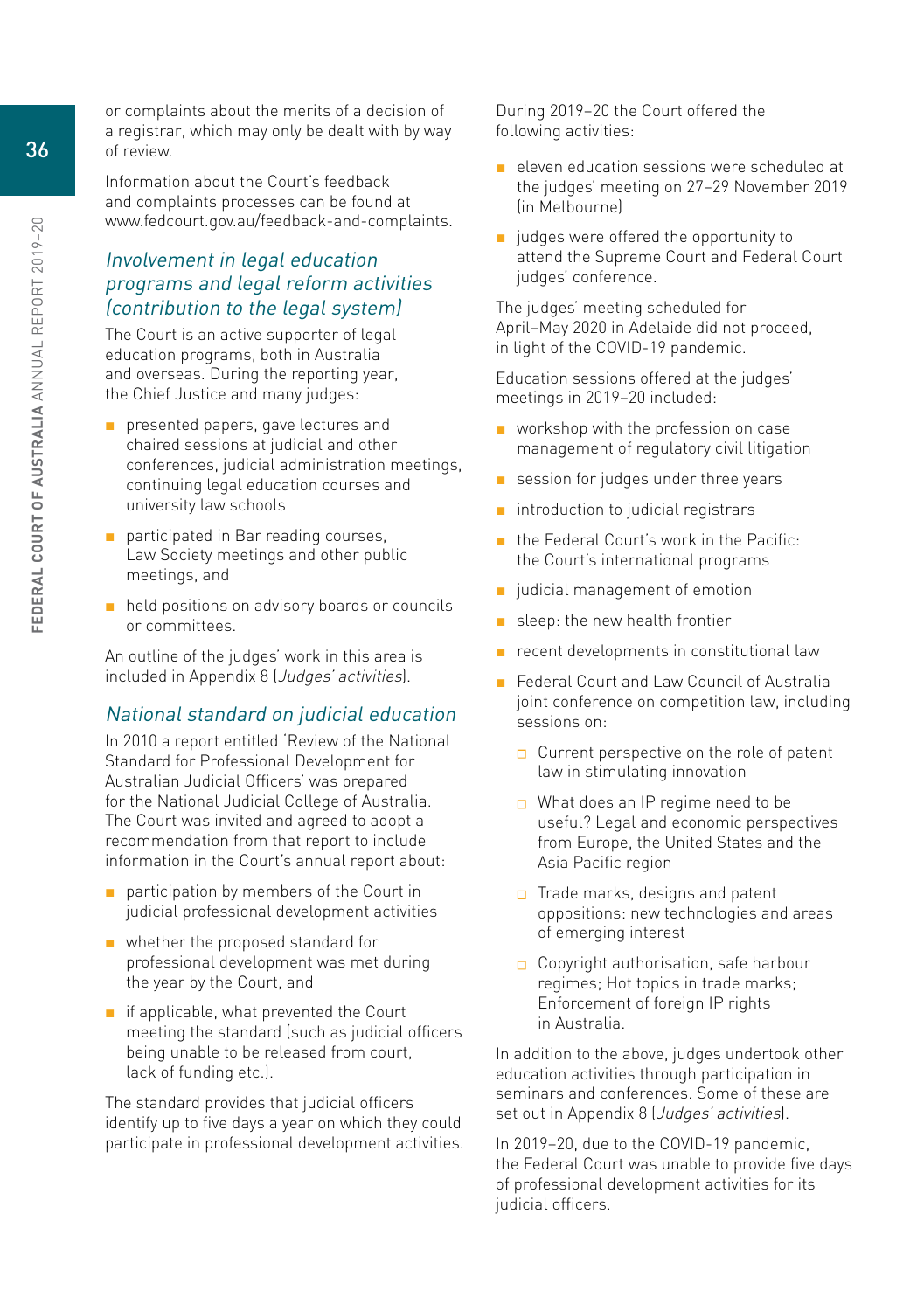37

#### Work with international jurisdictions

The Federal Court has continued to collaborate with a number of courts in Asia and the Pacific this year. We have been able to support local reform and development objectives through a number of activities involving courts in the Asia–Pacific region.

As a result of COVID-19, a number of projects and activities to support governance, access to justice and the rule of law within neighbouring judiciaries have been postponed. However, by collaborating with courts, across the Asia-Pacific region, the Court was able to contribute to a number of our partners' important reform and development priorities.

#### National and Supreme Courts of Papua New Guinea

In December 2019, the Chief Justices of Papua New Guinea and the Federal Court signed a third, five-year Memorandum of Understanding (MOU). The MOU aims to facilitate further understanding of each nation's laws and commonalities of international legal standards, as well enhancing the capacity of the Supreme and National Courts of Papua New Guinea to fulfil their mandate.

The Court's Executive Director of Service Reform visited Port Moresby in July 2019 to conduct training to assist senior managers to understand the complexities of organisational change, to prepare for, and to lead that change. The leadership group is now in the process of implementing the changes they have responsibility for, with follow-up support anticipated in the second half of the calendar year.

In October 2019, Papua New Guinea's Efficiency Task Force visited Sydney. The Task Force discussed the findings of a Judicial Workload Survey against their current case management system and capacity. The visit closed with an interim report and recommendations for case management and efficiency reforms.

#### High Court of the Solomon Islands

In March, the National Judicial and District Registrar visited Munda in the Western Province of the Solomon Islands. The visit was part of the Court's Australian Government-funded project (Department of Foreign Affairs and Trade) to support the Magistracy. Based on the priority

needs identified by the Chief Magistrate, the activities for the remainder of the project were agreed. They will be implemented in the second half of the calendar year.

#### Regional collaborations

The Court has continued to manage the New Zealand government-funded Pacific Judicial Strengthening Initiative (PJSI). The program aims to build fairer societies by enabling the provision of more accessible, just, efficient and responsive justice services across 15 Pacific Island Courts. PJSI supports five thematic areas:

- 1. improved capacity of judicial leadership
- 2. marginalised and vulnerable groups are better able to access justice in and through courts
- 3. partner courts operate with a higher level of professionalism
- 4. partner courts exhibit more responsive, just behaviour and treatment that is fair and reasonable, and
- 5. cases are disposed of more efficiently.

PJSI has this year delivered the following activities:

- assessment and Support Design Visit, Fiji
- 7th, 8th and 9th Initiative Executive Committee Meetings
- human rights visit, Solomon Islands
- regional court data management workshop, Vanuatu
- ICT visit, Nauru
- gender and family violence visit, Vanuatu
- career pathway visit, Papua New Guinea (PNG)
- court data management follow-up webinar
- access to justice visit, Kiribati
- local efficiency visit, Nauru
- lay judicial officers webinar
- COVID-19 webinar, and
- opening the Courts' safely webinar.

PJSI has also approved 28 Leadership Incentive Fund grants for locally led activities, and commenced several remote engagements.